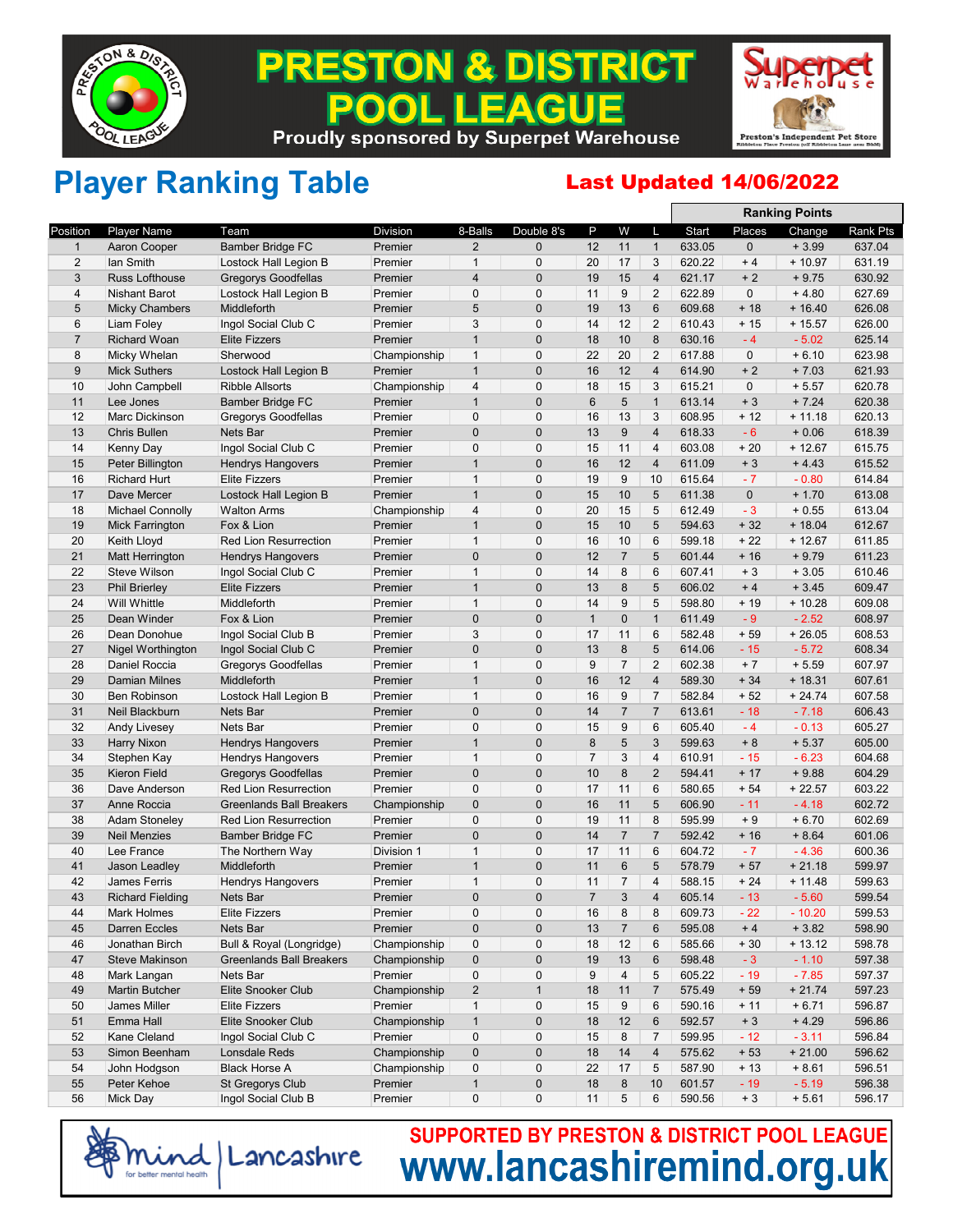

### **& DISTRICT** PREST ON **EAGUE**  $\bullet$ **Proudly sponsored by Superpet Warehouse**



**Ranking Points**

## Player Ranking Table **Last Updated 14/06/2022**

|          |                           |                                                  |                         |                             |                          |              |                         |                         |        |               | Ralikiliy Politis   |                  |
|----------|---------------------------|--------------------------------------------------|-------------------------|-----------------------------|--------------------------|--------------|-------------------------|-------------------------|--------|---------------|---------------------|------------------|
| Position | <b>Player Name</b>        | Team                                             | <b>Division</b>         | 8-Balls                     | Double 8's               | P            | W                       | L                       | Start  | Places        | Change              | Rank Pts         |
| 57       | James Peoples             | <b>Brownedge Babes</b>                           | Division 1              | 0                           | $\mathbf{0}$             | 0            | $\mathbf 0$             | $\mathbf 0$             | 604.85 | $-26$         | $-9.07$             | 595.78           |
|          |                           | Gregorys Goodfellas                              | Premier                 | $\mathbf 0$                 | $\mathbf 0$              | $\mathbf 0$  | 0                       | $\mathbf 0$             | 604.85 | $-26$         | $-9.07$             | 595.78           |
| 59       | Mick Harwood              | Lonsdale Reds                                    | Championship            | $\mathbf 0$                 | $\mathbf{0}$             | 14           | 10                      | $\overline{\mathbf{4}}$ | 584.02 | $+19$         | $+11.51$            | 595.53           |
| 60       | <b>Peter Evans</b>        | Fox & Lion                                       | Premier                 | $\mathbf 0$                 | $\mathbf 0$              | 14           | $\overline{7}$          | $\overline{7}$          | 594.97 | $-10$         | $+0.06$             | 595.03           |
| 61       | Alan Jackson              | <b>Bamber Bridge FC</b>                          | Premier                 | $\pmb{0}$                   | $\mathbf 0$              | 12           | $\overline{7}$          | 5                       | 585.77 | $+14$         | $+9.18$             | 594.95           |
| 62       | <b>Chris Harper</b>       | <b>Walton Arms</b>                               | Championship            | $\mathbf{1}$                | $\mathbf 0$              | 21           | 15                      | 6                       | 586.28 | $+8$          | $+7.75$             | 594.03           |
| 63       | John Newbold              | Nets Bar                                         | Premier                 | 0                           | $\mathbf 0$              | 10           | $\overline{4}$          | 6                       | 600.40 | $-24$         | $-6.87$             | 593.53           |
| 64       | Andrew Lockhart           | <b>Gregorys Goodfellas</b>                       | Premier                 | $\mathbf{1}$                | $\mathbf 0$              | 10           | 4                       | 6                       | 600.49 | $-26$         | $-7.01$             | 593.48           |
| 65       | <b>Rob Dodd</b>           | <b>Brownedge Babes</b>                           | Division 1              | 0                           | $\pmb{0}$                | $\mathbf{1}$ | $\mathbf{1}$            | $\pmb{0}$               | 592.42 | $-10$         | $+0.51$             | 592.93           |
| 66       | <b>Anthony Rafferty</b>   | Ingol Social Club B                              | Premier                 | 0                           | $\mathbf 0$              | 18           | 10                      | 8                       | 566.76 | $+76$         | $+25.81$            | 592.57           |
| 67       | Lee Anderson              | <b>Gregorys Goodfellas</b>                       | Premier                 | $\overline{2}$              | $\mathbf 0$              | 12           | $\overline{7}$          | 5                       | 565.39 | $+84$         | $+26.86$            | 592.25           |
| 68       | <b>Cliff Swarbrick</b>    | Fox & Lion                                       | Premier                 | $\mathbf 0$                 | $\mathbf 0$              | 16           | 4                       | 12                      | 590.70 | $-10$         | $+0.76$             | 591.46           |
| 69       | Mark Kay                  | Lonsdale Reds                                    | Championship            | $\pmb{0}$                   | $\mathbf 0$              | 17           | 14                      | 3                       | 581.38 | $+18$         | $+9.67$             | 591.05           |
| 70       | Stephen Nixon             | Hendrys Hangovers                                | Premier                 | $\mathbf 0$                 | 0                        | 10           | 3                       | $\overline{7}$          | 585.97 | $+1$          | $+4.40$             | 590.37           |
| 71       | Chris Bury                | Middleforth                                      | Premier                 | $\mathbf{1}$                | $\mathbf 0$              | 14           | $\overline{4}$          | 10                      | 596.85 | $-26$         | $-6.49$             | 590.36           |
| 72       | <b>Stuart Campbell</b>    | Nets Bar                                         | Premier                 | $\mathbf{1}$                | $\mathbf 0$              | 11           | 4                       | $\overline{7}$          | 586.88 | $-3$          | $+3.28$             | 590.16           |
| 73       | Andy Holding              | Fox & Lion                                       | Premier                 | $\mathbf 0$                 | $\pmb{0}$                | 12           | 5                       | $\overline{7}$          | 595.94 | $-25$         | $-6.50$             | 589.44           |
| 74       | <b>Tim Roe</b>            | <b>Ribble Allsorts</b>                           | Championship            | $\mathbf{1}$                | $\mathbf 0$              | 6            | 5                       | $\mathbf{1}$            | 577.22 | $+31$         | $+12.21$            | 589.43           |
| 75       | Steven Walker             | <b>Bamber Bridge FC</b>                          | Premier                 | $\mathbf 0$                 | $\mathbf 0$              | 4            | $\sqrt{3}$              | $\mathbf{1}$            | 580.71 | $+14$         | $+8.03$             | 588.74           |
| 76       | <b>Hadrian Alty</b>       | Hendrys Hangovers                                | Premier                 | 0                           | $\mathbf 0$              | 14           | $\overline{7}$          | $\overline{7}$          | 592.68 | $-23$         | $-4.57$             | 588.11           |
| 77       | Jason Hill                | <b>Elite Fizzers</b>                             | Premier                 | 0                           | $\mathbf{0}$             | 3            | $\overline{2}$          | $\mathbf{1}$            | 590.51 | $-17$         | $-2.77$             | 587.74           |
| 78       | <b>Matt Fletcher</b>      | Brooklyns American Diner A                       | Division 1              | $\mathbf 0$                 | $\mathbf 0$              | 20           | 16                      | $\overline{4}$          | 585.90 | $-4$          | $+1.71$             | 587.61           |
| 79       | <b>Paul Patterson</b>     | <b>Ribble Allsorts</b>                           | Championship            | $\mathbf 0$                 | $\pmb{0}$                | 14           | 9                       | 5                       | 579.15 | $+17$         | $+8.06$             | 587.21           |
| 80       | Owen Cuerden              | Elite Snooker Club                               | Championship            | $\mathbf 0$                 | $\mathbf 0$              | 0            | $\mathbf 0$             | $\mathbf 0$             | 596.01 | $-34$         | $-8.94$             | 587.07           |
|          |                           |                                                  |                         | $\mathbf 0$                 | $\pmb{0}$                | $\mathbf{1}$ | $\mathbf 0$             | $\mathbf{1}$            | 588.84 | $-16$         | $-1.88$             | 586.96           |
| 81<br>82 | Simon Firth               | <b>Black Horse A</b><br><b>Hendrys Hangovers</b> | Championship<br>Premier | $\mathbf 0$                 | 0                        | 10           | 6                       | 4                       | 582.24 | $+4$          | $+4.34$             | 586.58           |
|          | <b>Christopher Fenton</b> |                                                  |                         |                             |                          |              |                         |                         |        |               |                     |                  |
| 83       | <b>Adam Boys</b>          | <b>Walton Arms</b>                               | Championship            | $\mathbf{1}$<br>$\mathbf 0$ | $\pmb{0}$<br>$\mathbf 0$ | 21           | 12                      | 9                       | 587.06 | $-15$         | $-0.68$             | 586.38           |
| 84       | Allan Jones               | Lostock Hall Legion B                            | Premier                 |                             | $\pmb{0}$                | 12<br>12     | 8                       | 4<br>$\overline{4}$     | 569.41 | $+49$         | $+16.86$            | 586.27           |
| 85<br>86 | lan Fordham               | Longridge Con Club                               | Championship            | $\mathbf 0$<br>$\mathbf{1}$ | $\mathbf 0$              | 18           | 8<br>9                  | 9                       | 573.29 | $+32$<br>$-2$ | $+12.52$<br>$+2.94$ | 585.81<br>585.57 |
|          | <b>Nick Kershaw</b>       | <b>Walton Arms</b>                               | Championship            |                             |                          |              |                         |                         | 582.63 |               |                     |                  |
| 87       | Lewis Billington          | Bamber Bridge FC                                 | Premier                 | $\mathbf 0$                 | $\mathbf{0}$             | 8            | 4                       | 4<br>5                  | 572.08 | $+36$         | $+13.06$            | 585.14           |
| 88       | Keith Dewhurst            | <b>Black Horse A</b>                             | Championship            | 0                           | 0<br>$\mathbf{0}$        | 16           | 11                      |                         | 567.92 | $+47$         | $+15.75$            | 583.67           |
| 89       | <b>Steve Lewis</b>        | Ingol Social Club C                              | Premier                 | $\mathbf 0$                 |                          | 9            | 6                       | 3                       | 574.90 | $+21$         | $+8.47$             | 583.37           |
| 90       | Sam Leeming               | Ingol Social Club C                              | Premier                 | $\pmb{0}$                   | $\mathbf 0$              | 12           | 3                       | 9                       | 589.32 | $-28$         | $-6.24$             | 583.08           |
| 91       | Simon Wilcock             | Sherwood                                         | Championship            | $\mathbf 0$                 | $\pmb{0}$                | 18           | 13                      | 5                       | 566.13 | $+57$         | $+16.69$            | 582.82           |
| 92       | Peter Richmond            | Ingol Social Club B                              | Premier                 | $\mathbf{1}$                | $\mathbf 0$              | 11           | 5                       | 6                       | 573.52 | $+24$         | $+9.18$             | 582.70           |
| 93       | <b>Chris Bateson</b>      | <b>Black Horse B</b>                             | Division 1              | $\mathbf 0$                 | $\mathbf{0}$             | 19           | 11                      | 8                       | 585.94 | $-21$         | $-3.66$             | 582.28           |
| 94       | lan Warda                 | Lonsdale Reds                                    | Championship            | $\mathbf 0$                 | 0                        | 13           | 8                       | 5                       | 577.68 | $+9$          | $+4.46$             | 582.14           |
| 95       | Daniel Abbott             | <b>Hendrys Hangovers</b>                         | Premier                 | $\pmb{0}$                   | $\pmb{0}$                | $\mathbf{1}$ | $\mathbf{1}$            | $\mathbf 0$             | 579.21 | $-1$          | $+2.51$             | 581.72           |
| 96       | Joe Stokes                | Lostock Hall Legion A                            | Championship            | $\mathbf 0$                 | $\mathbf 0$              | 17           | 11                      | 6                       | 575.22 | $+13$         | $+6.30$             | 581.52           |
| 97       | Paul France               | The Northern Way                                 | Division 1              | $\pmb{0}$                   | $\pmb{0}$                | 20           | 14                      | $6\phantom{1}$          | 585.92 | $-24$         | $-4.40$             | 581.52           |
| 98       | Neil Champaneria          | Middleforth                                      | Premier                 | $\mathbf{1}$                | $\mathbf 0$              | 11           | 10                      | $\mathbf{1}$            | 543.88 | $+152$        | $+37.27$            | 581.15           |
| 99       | <b>Nevin Lupton</b>       | Ingol Social Club B                              | Premier                 | 0                           | $\mathbf{0}$             | 14           | 6                       | 8                       | 555.39 | $+96$         | $+25.71$            | 581.10           |
| 100      | Dave Caffrey              | Ingol Social Club C                              | Premier                 | 0                           | 0                        | 6            | $\overline{c}$          | $\overline{\mathbf{4}}$ | 580.00 | - 9           | $+1.08$             | 581.08           |
| 101      | <b>Marc Finney</b>        | Fox & Lion                                       | Premier                 | $\mathbf 0$                 | $\mathbf 0$              | 0            | 0                       | $\pmb{0}$               | 589.25 | $-37$         | $-8.84$             | 580.41           |
| 102      | Danny Graham              | Lostock Hall Legion A                            | Championship            | 0                           | 0                        | 18           | 10                      | 8                       | 580.97 | $-14$         | $-0.57$             | 580.40           |
| 103      | Chris McCarthy            | <b>Elite Fizzers</b>                             | Premier                 | $\mathbf 0$                 | $\pmb{0}$                | 11           | 3                       | 8                       | 583.76 | $-24$         | $-3.44$             | 580.32           |
| 104      | Tom Walsh                 | Lostock Hall Legion A                            | Championship            | 0                           | 0                        | 10           | 5                       | 5                       | 579.63 | $-12$         | $+0.30$             | 579.93           |
| 105      | <b>Neil Morris</b>        | Lostock Hall Legion B                            | Premier                 | 0                           | $\pmb{0}$                | 3            | $\overline{\mathbf{c}}$ | $\mathbf{1}$            | 571.55 | $+21$         | $+8.09$             | 579.64           |
| 106      | <b>Andrew Pratt</b>       | Middleforth                                      | Premier                 | $\mathbf{1}$                | 0                        | 10           | $\overline{2}$          | 8                       | 583.45 | $-26$         | $-4.07$             | 579.38           |
| 107      | Martyn Jones              | <b>Ribble Allsorts</b>                           | Championship            | $\mathbf 0$                 | $\mathbf 0$              | 13           | 8                       | 5                       | 566.81 | $+33$         | $+11.91$            | 578.72           |
| 108      | <b>Steve Pails</b>        | Lostock Hall Legion A                            | Championship            | 0                           | 0                        | 17           | 9                       | 8                       | 578.26 | $-6$          | $+0.14$             | 578.40           |
| 109      | Mark Bolton               | <b>Black Horse A</b>                             | Championship            | $\mathbf{1}$                | $\pmb{0}$                | 19           | 15                      | $\overline{4}$          | 532.72 | $+170$        | $+45.23$            | 577.95           |
| 110      | Carl Toombs               | <b>Greenlands Ball Breakers</b>                  | Championship            | $\mathbf{1}$                | 0                        | 22           | 18                      | 4                       | 546.98 | $+125$        | $+30.93$            | 577.91           |
| 111      | <b>Bruce Marsden</b>      | Red Lion Resurrection                            | Premier                 | 0                           | $\pmb{0}$                | 15           | 6                       | 9                       | 579.54 | $-18$         | $-1.68$             | 577.86           |
| 112      | Lee Marshall              | Bamber Bridge FC                                 | Premier                 | 0                           | 0                        | 10           | $\overline{4}$          | 6                       | 570.98 | $+15$         | $+6.76$             | 577.74           |
|          |                           |                                                  |                         |                             |                          |              |                         |                         |        |               |                     |                  |

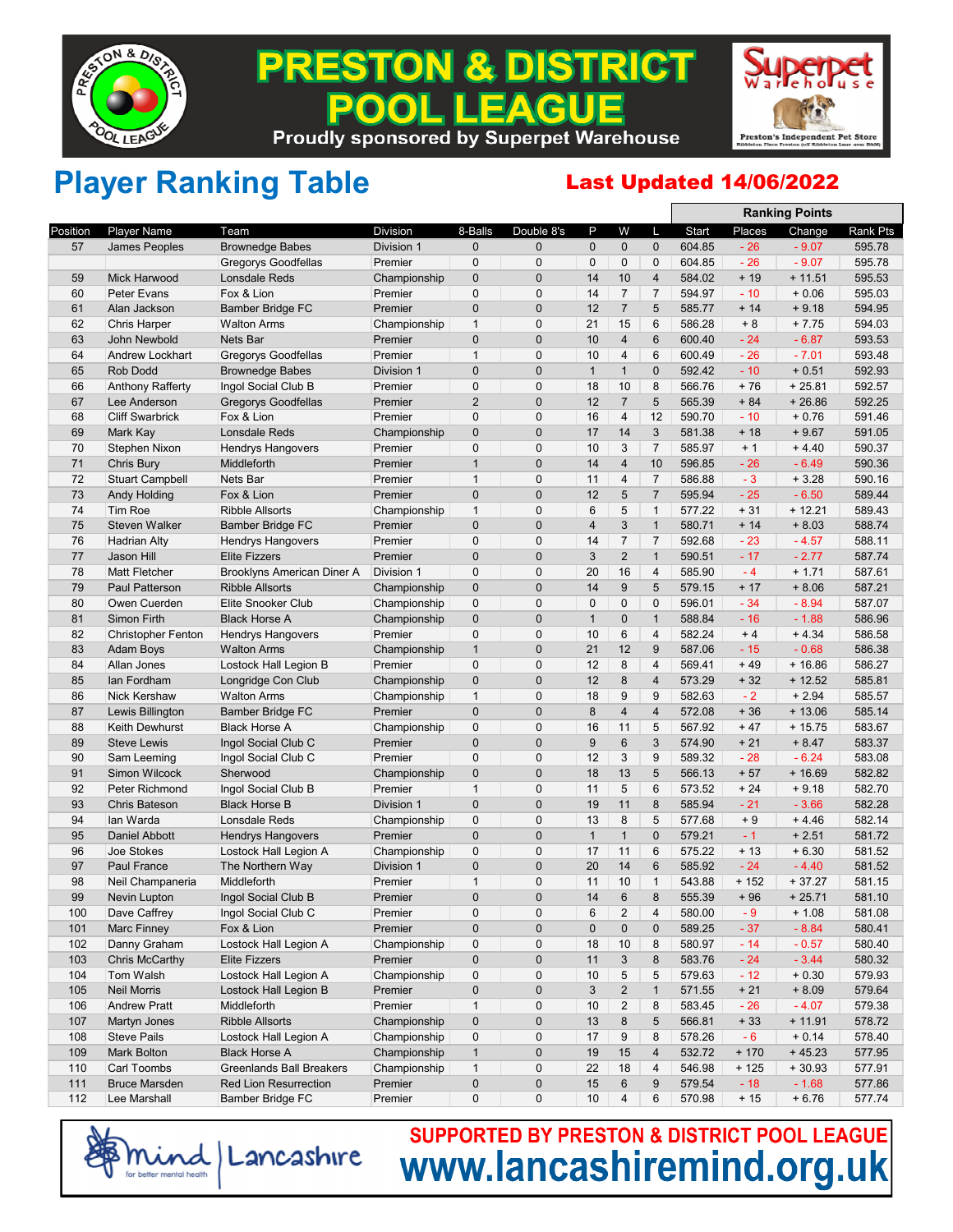

### **& DISTRICT** PREST ON **EAGUE**  $\bullet$ **Proudly sponsored by Superpet Warehouse**



**Ranking Points**

## Player Ranking Table **Last Updated 14/06/2022**

|            |                        |                                 |                         |                            |                  |                         |                      |                         |        |               | <b>Ranking Points</b> |                  |
|------------|------------------------|---------------------------------|-------------------------|----------------------------|------------------|-------------------------|----------------------|-------------------------|--------|---------------|-----------------------|------------------|
| Position   | <b>Player Name</b>     | Team                            | <b>Division</b>         | 8-Balls                    | Double 8's       | P                       | W                    | L                       | Start  | Places        | Change                | Rank Pts         |
| 113        | Mark Ainscough         | Brooklyns American Diner A      | Division 1              | $\mathbf 0$                | $\overline{0}$   | 18                      | 13                   | 5                       | 572.28 | $+8$          | $+4.95$               | 577.23           |
| 114        | <b>Steve Nixon</b>     | <b>St Gregorys Club</b>         | Premier                 | 0                          | $\mathbf 0$      | 17                      | $\overline{7}$       | 10                      | 559.45 | $+58$         | $+17.72$              | 577.17           |
| 115        | Jonny Riding           | <b>Red Lion Resurrection</b>    | Premier                 | $\mathbf 0$                | $\mathbf 0$      | 18                      | 6                    | 12                      | 574.08 | $-2$          | $+3.02$               | 577.10           |
| 116        | Peter Huntington       | <b>St Gregorys Club</b>         | Premier                 | $\mathbf 0$                | $\mathbf 0$      | 8                       | $\overline{4}$       | 4                       | 566.55 | $+28$         | $+10.49$              | 577.04           |
| 117        | <b>Stuart Leaver</b>   | <b>Con Club Warriors</b>        | Championship            | $\mathbf 0$                | 0                | 14                      | 8                    | 6                       | 575.56 | $-10$         | $+0.88$               | 576.44           |
| 118        | Mark McDonagh          | <b>Elite Fizzers</b>            | Premier                 | 0                          | 0                | 0                       | $\pmb{0}$            | $\pmb{0}$               | 585.13 | $-41$         | $-8.78$               | 576.35           |
| 119        | <b>Mark Skellorn</b>   | <b>Black Horse B</b>            | Division 1              | $\mathbf{0}$               | $\mathbf{0}$     | 11                      | $\overline{7}$       | $\overline{4}$          | 578.65 | $-20$         | $-2.43$               | 576.22           |
| 120        | Andy Harwood           | Ingol Social Club B             | Premier                 | 0                          | $\mathbf 0$      | 13                      | 5                    | 8                       | 556.01 | $+72$         | $+20.04$              | 576.05           |
| 121        | Gary Iddon             | Nets Bar                        | Premier                 | $\mathbf 0$                | $\overline{0}$   | 18                      | 13                   | 5                       | 513.18 | $+203$        | $+62.60$              | 575.78           |
| 122        | <b>Gary Close</b>      | <b>Gregorys Goodfellas</b>      | Premier                 | $\mathbf{1}$               | $\mathbf 0$      | 18                      | 12                   | 6                       | 515.90 | $+199$        | $+59.75$              | 575.65           |
| 123        | Lee Whittle            | Longridge Con Club              | Championship            | 3                          | 0                | 16                      | 10                   | 6                       | 554.47 | $+76$         | $+20.92$              | 575.39           |
| 124        | Mark Simpson           | Bull & Royal (Longridge)        | Championship            | $\mathbf 0$                | 0                | 18                      | 9                    | 9                       | 571.95 | $+1$          | $+3.40$               | 575.35           |
| 125        | Louise Kearns          | <b>Greenlands Ball Breakers</b> | Championship            | $\mathbf{0}$               | $\mathbf{0}$     | 10                      | 8                    | $\overline{2}$          | 554.98 | $+71$         | $+20.17$              | 575.15           |
| 126        | <b>Juliet Robinson</b> | <b>St Gregorys Club</b>         | Premier                 | $\mathbf 0$                | $\mathbf 0$      | 19                      | 11                   | 8                       | 559.35 | $+47$         | $+15.47$              | 574.82           |
| 127        | <b>Paul Andrew</b>     | Bull & Royal (Longridge)        | Championship            | $\mathbf 0$                | $\overline{0}$   | 17                      | 9                    | 8                       | 572.62 | $-9$          | $+2.08$               | 574.70           |
| 128        | <b>Brian Alston</b>    | St Gregorys Club                | Premier                 | 0                          | 0                | 14                      | 5                    | 9                       | 566.39 | $+17$         | $+8.11$               | 574.50           |
| 129        | <b>Mark Robinson</b>   | Bull & Royal (Longridge)        | Championship            | $\mathbf 0$                | $\mathbf 0$      | 18                      | 10                   | 8                       | 569.89 | $+2$          | $+4.59$               | 574.48           |
| 130        | Giz Singh              | <b>Greenlands Ball Breakers</b> | Championship            | $\mathbf 0$                | 0                | 0                       | $\mathbf{0}$         | $\pmb{0}$               | 583.17 | $-49$         | $-8.75$               | 574.42           |
| 131        | <b>Chris Hall</b>      | <b>Elite Snooker Club</b>       | Championship            | $\mathbf 0$                | $\overline{0}$   | 13                      | 5                    | 8                       | 579.20 | $-36$         | $-4.89$               | 574.31           |
| 132        | Stephen Belsham        | <b>Con Club Warriors</b>        | Championship            | $\mathbf 0$                | $\mathbf 0$      | 11                      | $\overline{7}$       | $\overline{4}$          | 561.59 | $+31$         | $+12.61$              | 574.20           |
| 133        | Joe Kenyon             | <b>Greenlands Ball Breakers</b> | Championship            | $\mathbf{0}$               | $\overline{0}$   | 9                       | 5                    | $\overline{4}$          | 567.82 | $+3$          | $+6.20$               | 574.02           |
| 134        | John Wigham            | <b>Red Lion Resurrection</b>    | Premier                 | 0                          | 0                | 13                      | $\overline{4}$       | 9                       | 578.28 | $-33$         | $-4.43$               | 573.85           |
| 135        | <b>Tony Moffatt</b>    | Lea Club                        | Championship            | $\mathbf 0$                | $\mathbf 0$      | 20                      | 10                   | 10                      | 563.66 | $+20$         | $+9.96$               | 573.62           |
| 136        | Thomas Lomas           | Lonsdale Reds                   | Championship            | $\mathbf{0}$               | $\mathbf 0$      | 12                      | 5                    | $\overline{7}$          | 572.31 | $-16$         | $+ 1.14$              | 573.45           |
| 137        |                        |                                 |                         | $\mathbf 0$                | $\overline{0}$   | 13                      | 8                    | 5                       | 566.15 | $+9$          | $+7.22$               | 573.37           |
| 138        | <b>Philip Moores</b>   | Lea Club<br>Middleforth         | Championship<br>Premier | $\mathbf{1}$               | $\mathbf 0$      | 9                       | 5                    | $\overline{\mathbf{4}}$ | 547.52 | $+93$         | $+25.47$              | 572.99           |
| 139        | Neil Catterson         |                                 |                         | $\mathbf{0}$               | $\mathbf{0}$     | 10                      | $\overline{7}$       | 3                       | 562.25 | $+22$         | $+10.72$              | 572.97           |
|            | Steve Boyle            | Bull & Royal (Longridge)        | Championship<br>Premier | $\mathbf 0$                | 0                | 6                       | $\overline{2}$       | 4                       | 574.87 | $-29$         |                       | 572.90           |
| 140        | <b>Gary Campbell</b>   | Middleforth                     |                         | $\mathbf 0$                | $\mathbf 0$      | 11                      | 5                    | $6\phantom{1}$          |        | $-7$          | $-1.97$               | 571.75           |
| 141<br>142 | <b>Bradley Kinloch</b> | Longridge Con Club<br>Lea Club  | Championship            | $\mathbf 0$                | 0                | 3                       | $\mathbf{1}$         | $\overline{2}$          | 569.14 | $+1$          | $+2.61$               | 571.26           |
|            | Peter Kingbrooks       |                                 | Championship            | $\mathbf 0$                | $\mathbf{0}$     |                         |                      | 5                       | 566.71 |               | $+4.55$               |                  |
| 143        | John Nelson            | <b>Con Club Warriors</b>        | Championship            | $\mathbf{1}$               | 0                | 11<br>18                | 6                    | 5                       | 565.10 | $+9$          | $+5.62$               | 570.72<br>570.55 |
| 144        | Stephen Robinson       | Brooklyns American Diner A      | Division 1              |                            | $\overline{0}$   | $\overline{\mathbf{4}}$ | 13<br>$\overline{2}$ | $\overline{2}$          | 566.79 | $-3$<br>$-33$ | $+3.76$               |                  |
| 145        | <b>Martin Robinson</b> | Lea Club                        | Championship            | $\mathbf 0$<br>$\mathbf 0$ |                  |                         |                      |                         | 574.38 |               | $-4.12$               | 570.26           |
| 146        | Sean Maddock           | Ingol Social Club C             | Premier                 |                            | 0<br>$\mathbf 0$ | 6<br>20                 | $\pmb{0}$<br>12      | 6                       | 582.74 | $-63$         | $-12.83$              | 569.91           |
| 147        | Ben Jackson            | Elite Snooker Club              | Championship            | $\mathbf{1}$               |                  |                         |                      | 8                       | 556.90 | $+40$         | $+12.93$              | 569.83           |
| 148        | Gary Nicholson         | Ingol Social Club B             | Premier                 | $\mathbf{0}$               | 0                | $\mathbf 0$             | 0                    | $\mathbf 0$             | 578.48 | $-48$         | $-8.68$               | 569.80           |
| 149        | <b>Anthony Rhodes</b>  | <b>Black Horse B</b>            | Division 1              | $\mathbf 0$                | $\overline{0}$   | 13                      | $\overline{7}$       | 6                       | 572.06 | $-25$         | $-2.46$               | 569.60           |
| 150        | Ged Byrne              | Fox & Lion                      | Premier                 | $\mathbf 0$                | $\mathbf 0$      | 2                       | $\mathbf{1}$         | $\mathbf{1}$            | 567.33 | $-12$         | $+2.15$               | 569.48           |
| 151        | Jason Ward             | <b>Hendrys Hangovers</b>        | Premier                 | $\mathbf 0$                | $\overline{0}$   | $\overline{0}$          | $\mathbf 0$          | $\pmb{0}$               | 577.50 | $-47$         | $-8.66$               | 568.84           |
| 152        | <b>Edmund Bolton</b>   | <b>Black Horse A</b>            | Championship            | 0                          | 0                | 14                      | 4                    | 10                      | 574.03 | $-37$         | $-5.64$               | 568.39           |
| 153        | Lisa Greenhalgh        | Elite Snooker Club              | Championship            | $\mathbf 0$                | 0                | 5                       | $\mathbf{1}$         | $\overline{\mathbf{4}}$ | 570.28 | $-23$         | $-1.94$               | 568.34           |
| 154        | lan Billington         | Broughton & District Club       | Division 1              | $\mathbf{0}$               | 0                | 12                      | 8                    | $\overline{4}$          | 557.16 | $+30$         | $+10.39$              | 567.55           |
| 155        | Shane Wright           | <b>Black Horse B</b>            | Division 1              | $\overline{0}$             | $\Omega$         | $\overline{2}$          | $\overline{2}$       | $\mathbf{0}$            | 562.93 | $+2$          | $+4.32$               | 567.25           |
| 156        | Steve Walmsley         | Lostock Hall Legion A           | Championship            | U                          | 0                | 11                      | 6                    | 5                       | 556.94 | $+30$         | $+10.27$              | 567.21           |
| 157        | Paul Diffin            | <b>Ribble Allsorts</b>          | Championship            | $\mathbf{1}$               | 0                | 14                      | 12                   | $\overline{2}$          | 524.09 | $+ 140$       | $+43.02$              | 567.11           |
| 158        | Derek Fearon           | Brooklyns American Diner A      | Division 1              | $\mathbf 0$                | 0                | 13                      | 10                   | 3                       | 555.40 | $+36$         | $+11.36$              | 566.76           |
| 159        | Trevor Johnson         | Sherwood                        | Championship            | $\mathbf 0$                | $\pmb{0}$        | 16                      | $\overline{7}$       | $\boldsymbol{9}$        | 552.54 | $+52$         | $+13.83$              | 566.37           |
| 160        | <b>Jack Nowell</b>     | Bamber Bridge FC                | Premier                 | 0                          | 0                | 9                       | $\mathbf{1}$         | 8                       | 578.92 | $-63$         | $-12.60$              | 566.32           |
| 161        | Alan Walton            | <b>Stags Head</b>               | Division 1              | $\mathbf 0$                | $\mathbf 0$      | 15                      | 9                    | 6                       | 564.55 | $-7$          | $+1.70$               | 566.25           |
| 162        | Lloyd Taylor           | Lea Club                        | Championship            | 0                          | 0                | 7                       | 3                    | 4                       | 572.42 | - 43          | $-6.24$               | 566.18           |
| 163        | Joe Bowerman           | Sherwood                        | Championship            | $\mathbf 0$                | $\mathbf 0$      | 10                      | $\overline{2}$       | 8                       | 572.11 | $-41$         | $-6.10$               | 566.01           |
| 164        | Scott Lee              | Ingol Social Club B             | Premier                 | $\mathbf 0$                | 0                | 13                      | $\overline{2}$       | 11                      | 570.60 | $-36$         | $-4.77$               | 565.83           |
| 165        | Chris Robinson         | <b>Elite Fizzers</b>            | Premier                 | $\pmb{0}$                  | $\pmb{0}$        | 13                      | $\,6\,$              | $\overline{7}$          | 553.52 | $+38$         | $+11.99$              | 565.51           |
| 166        | <b>Cameron Guise</b>   | Broughton & District Club       | Division 1              | $\mathbf 0$                | 0                | 13                      | 9                    | 4                       | 557.58 | $+15$         | $+7.59$               | 565.17           |
| 167        | Charlee McDonagh       | <b>Elite Fizzers</b>            | Premier                 | $\mathbf 0$                | 0                | $\mathbf{1}$            | 0                    | $\mathbf{1}$            | 565.63 | $-17$         | $-1.03$               | 564.60           |
| 168        | Darren Platt           | Longridge Con Club              | Championship            | 0                          | 0                | 5                       | $\mathbf{1}$         | 4                       | 565.03 | - 15          | $-1.05$               | 563.98           |
|            |                        |                                 |                         |                            |                  |                         |                      |                         |        |               |                       |                  |

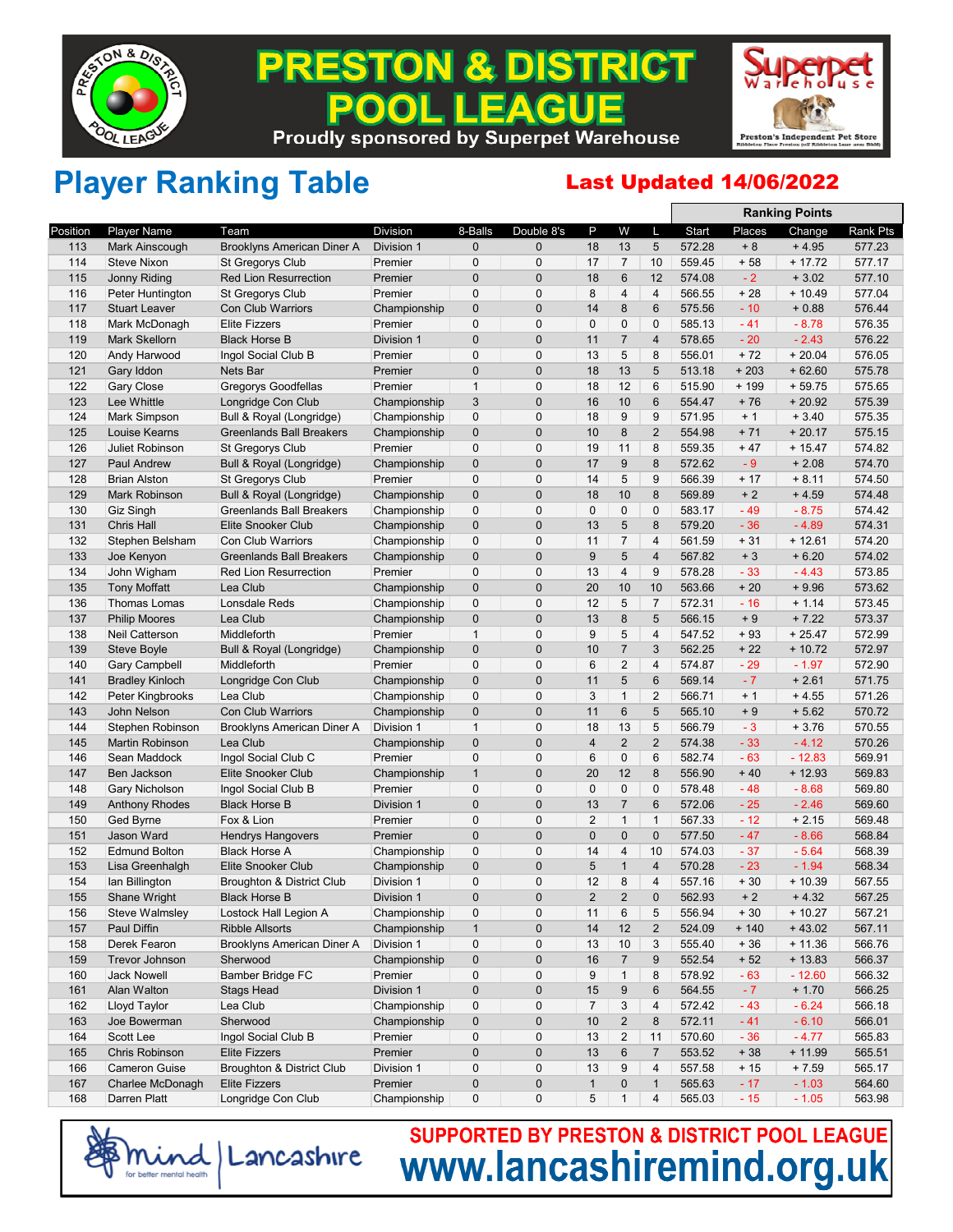

### **PRESTON & DISTRICT** EACUE **Proudly sponsored by Superpet Warehouse**



## Player Ranking Table **Last Updated 14/06/2022**

|          |                        |                                   |                 |                |                |                |                |                  |        |        | <b>Ranking Points</b> |          |
|----------|------------------------|-----------------------------------|-----------------|----------------|----------------|----------------|----------------|------------------|--------|--------|-----------------------|----------|
| Position | <b>Player Name</b>     | Team                              | <b>Division</b> | 8-Balls        | Double 8's     | P              | W              | L                | Start  | Places | Change                | Rank Pts |
| 169      | John Kearns            | <b>Greenlands Ball Breakers</b>   | Championship    | 0              | $\mathbf{0}$   | 3              | 3              | $\mathbf 0$      | 556.87 | $+19$  | $+6.75$               | 563.62   |
| 170      | <b>Brian Kellett</b>   | Lonsdale Reds                     | Championship    | $\mathbf{0}$   | $\mathbf 0$    | 16             | $\overline{7}$ | 9                | 558.01 | $+7$   | $+5.58$               | 563.59   |
| 171      | <b>Gary Swift</b>      | <b>Greenlands Ball Breakers</b>   | Championship    | $\mathbf 0$    | $\mathbf 0$    | $\bf 8$        | 5              | 3                | 553.04 | $+36$  | $+10.54$              | 563.58   |
| 172      | <b>Tony Parr</b>       | Mill Tavern                       | Division 1      | $\mathbf 0$    | 0              | 20             | 10             | 10               | 558.38 | $+3$   | $+4.73$               | 563.11   |
| 173      | David Tegland          | <b>Ribble Miscues</b>             | Division 1      | 0              | $\mathbf 0$    | 17             | 12             | 5                | 540.97 | $+86$  | $+21.69$              | 562.66   |
| 174      | Natalia McElligott     | <b>Hendrys Honeyz</b>             | Division 1      | $\mathbf 0$    | $\mathbf 0$    | 19             | 12             | $\overline{7}$   | 551.83 | $+41$  | $+10.54$              | 562.37   |
| 175      | Stephen Moxham         | Brooklyns American Diner A        | Division 1      | $\mathbf{1}$   | $\pmb{0}$      | 22             | 14             | $\bf 8$          | 546.44 | $+64$  | $+15.91$              | 562.35   |
| 176      | Peter Lee              | Bull & Royal (Longridge)          | Championship    | $\mathbf{0}$   | $\mathbf 0$    | 9              | $\overline{2}$ | $\overline{7}$   | 565.91 | $-27$  | $-3.73$               | 562.18   |
| 177      | <b>Steve Cooper</b>    | Sherwood                          | Championship    | 0              | $\mathbf{0}$   | 13             | $\,6\,$        | $\overline{7}$   | 562.73 | $-19$  | $-0.64$               | 562.09   |
| 178      | <b>Gary Smith</b>      | Elite Snooker Club                | Championship    | 0              | $\mathbf 0$    | $\mathbf{1}$   | $\mathbf 0$    | $\mathbf{1}$     | 562.44 | $-19$  | $-0.56$               | 561.88   |
| 179      | Joseph Graham          | <b>Hendrys Hangovers</b>          | Premier         | 0              | $\mathbf 0$    | 10             | 8              | $\overline{2}$   | 523.43 | $+121$ | $+37.87$              | 561.30   |
| 180      | Darren Hughes          | <b>Stags Head</b>                 | Division 1      | $\mathbf 0$    | $\mathbf 0$    | 16             | 10             | 6                | 556.58 | $+9$   | $+4.68$               | 561.26   |
| 181      | <b>Andrew Wareing</b>  | <b>Stags Head</b>                 | Division 1      | $\mathbf{0}$   | $\mathbf{0}$   | 15             | 10             | 5                | 554.51 | $+17$  | $+6.70$               | 561.21   |
| 182      | Phil Day               | Lea Club                          | Championship    | 0              | $\mathbf 0$    | $\mathbf 0$    | $\mathbf 0$    | $\mathbf 0$      | 569.67 | $-50$  | $-8.55$               | 561.12   |
| 183      | <b>Mick Armstrong</b>  | Sherwood                          | Championship    | 0              | $\mathbf{0}$   | 11             | 5              | $6\phantom{1}6$  | 560.95 | $-19$  | $+0.15$               | 561.10   |
| 184      | <b>Jeff Nowell</b>     | Bamber Bridge FC                  | Premier         | $\mathbf{0}$   | $\pmb{0}$      | 9              | 3              | $6\phantom{1}$   | 558.99 | $-10$  | $+1.74$               | 560.73   |
| 185      | <b>Tracey Diffin</b>   | <b>Ribble Allsorts</b>            | Championship    | 0              | $\overline{0}$ | 10             | 3              | $\overline{7}$   | 560.60 | $-19$  | $-0.05$               | 560.55   |
| 186      | <b>Jared Clark</b>     | Fox & Lion                        | Premier         | $\mathbf 0$    | $\mathbf 0$    | 13             | $\sqrt{3}$     | 10               | 562.07 | $-24$  | $-1.59$               | 560.48   |
| 187      | Connor Day             | Ingol Social Club B               | Premier         | $\pmb{0}$      | $\mathbf{0}$   | $\overline{2}$ | $\mathbf 0$    | $\overline{2}$   | 563.63 | $-31$  | $-3.22$               | 560.41   |
| 188      | Sam Lancaster          | <b>Elite Fizzers</b>              | Premier         | $\mathbf{1}$   | $\mathbf 0$    | $\overline{4}$ | 3              | $\mathbf{1}$     | 540.16 | $+73$  | $+20.08$              | 560.24   |
| 189      | <b>John Barrett</b>    | <b>Black Horse B</b>              | Division 1      | $\mathbf 0$    | $\mathbf{0}$   | 19             | 12             | $\overline{7}$   | 553.79 | $+13$  | $+5.95$               | 559.74   |
| 190      | <b>Stan Porter</b>     | Fox & Lion                        | Premier         | $\mathbf{0}$   | $\pmb{0}$      | 10             | $\mathbf{1}$   | 9                | 562.31 | $-30$  | $-2.60$               | 559.71   |
| 191      | <b>Adam Bolton</b>     | <b>Con Club Warriors</b>          | Championship    | 0              | $\pmb{0}$      | 18             | $\,6\,$        | 12               | 566.82 | $-52$  | $-7.42$               | 559.40   |
| 192      | <b>Chris Cotgrave</b>  | Sherwood                          | Championship    | $\mathbf 0$    | $\mathbf 0$    | 10             | 3              | $\overline{7}$   | 554.81 | $+5$   | $+4.19$               | 559.00   |
| 193      | <b>Michael Roccia</b>  | St Gregorys Club                  | Premier         | 0              | $\mathbf 0$    | 12             | 3              | $9\,$            | 560.73 | $-28$  | $-1.80$               | 558.93   |
| 194      | <b>Ricky Harrison</b>  | Brooklyns American Diner A        | Division 1      | $\mathbf 0$    | $\mathbf 0$    | $\overline{7}$ | $\sqrt{3}$     | $\overline{4}$   | 560.41 | $-27$  | $-1.52$               | 558.89   |
| 195      | <b>Howard McGill</b>   | Lostock Hall Legion B             | Premier         | $\mathbf 0$    | $\mathbf{0}$   | 3              | 3              | $\mathbf 0$      | 548.81 | $+31$  | $+9.61$               | 558.42   |
| 196      | <b>Thomas Farmer</b>   | Lea Club                          | Championship    | 0              | $\mathbf 0$    | $\overline{7}$ | $\overline{4}$ | $\sqrt{3}$       | 556.37 | $-5$   | $+2.03$               | 558.40   |
| 197      | <b>Steve Webb</b>      | Brooklyns American Diner A        | Division 1      | 0              | $\mathbf{0}$   | 11             | $\overline{4}$ | $\overline{7}$   | 566.14 | $-50$  | $-7.78$               | 558.36   |
| 198      | Mark O'Shea            | <b>Ribble Allsorts</b>            | Championship    | $\mathbf 0$    | $\mathbf 0$    | 10             | 2              | 8                | 567.53 | $-61$  | $-9.25$               | 558.28   |
| 199      | <b>Bill Haworth</b>    | <b>Red Lion Resurrection</b>      | Premier         | 0              | $\pmb{0}$      | 6              | $\overline{4}$ | $\overline{2}$   | 542.83 | $+54$  | $+15.21$              | 558.04   |
| 200      | <b>Chris Heaton</b>    | <b>Bamber Bridge FC</b>           | Premier         | $\mathbf{1}$   | $\mathbf 0$    | 8              | 3              | 5                | 547.35 | $+34$  | $+10.51$              | 557.86   |
| 201      | Stephen Rogerson       | <b>Stags Head</b>                 | Division 1      | $\mathbf 0$    | $\mathbf 0$    | 17             | 11             | $6\phantom{1}6$  | 545.06 | $+46$  | $+12.05$              | 557.11   |
| 202      | Jon Murphy             | Broughton & District Club         | Division 1      | $\pmb{0}$      | $\pmb{0}$      | 14             | $\overline{7}$ | $\overline{7}$   | 559.59 | $-31$  | $-2.90$               | 556.69   |
| 203      | <b>Claire Udall</b>    | Lea Club                          | Championship    | $\mathbf 0$    | $\mathbf 0$    | 12             | $\overline{2}$ | 10               | 557.96 | $-25$  | $-1.36$               | 556.60   |
| 204      | Jim Lakeland           | Lostock Hall Legion A             | Championship    | $\mathbf 0$    | $\mathbf 0$    | 10             | 5              | 5                | 555.46 | $-11$  | $+0.96$               | 556.42   |
| 205      | Lee Atkinson           | <b>Black Horse A</b>              | Championship    | 0              | $\mathbf{0}$   | 12             | $\overline{4}$ | $\boldsymbol{8}$ | 551.98 | $+9$   | $+4.42$               | 556.40   |
| 206      | Mark Wood              | Con Club Warriors                 | Championship    | $\mathbf{0}$   | $\mathbf 0$    | 10             | 3              | $\overline{7}$   | 553.45 | $-2$   | $+2.90$               | 556.35   |
| 207      | Stephen A Turton       | <b>Brooklyns American Diner B</b> | Division 1      | 0              | $\mathbf 0$    | 12             | $\overline{7}$ | 5                | 550.54 | $+ 14$ | $+5.73$               | 556.27   |
| 208      | Jason Smith            | Gregorys Goodfellas               | Premier         | $\mathbf{1}$   | $\pmb{0}$      | 16             | 11             | 5                | 490.35 | $+343$ | $+65.74$              | 556.09   |
| 209      | Ollie Mahon            | <b>Bamber Bridge FC</b>           | Premier         | $\mathbf 0$    | $\pmb{0}$      | 8              | $\overline{2}$ | $6\phantom{1}6$  | 550.82 | $+10$  | $+4.80$               | 555.62   |
| 210      | David Blackburn        | <b>Stags Head</b>                 | Division 1      | 0              | $\mathbf 0$    | 14             | 9              | 5                | 546.88 | $+26$  | $+8.26$               | 555.14   |
| 211      | <b>Ben Fairley</b>     | Ingol Social Club X               | Division 1      | $\overline{0}$ | $\mathbf{0}$   | 22             | 17             | 5                | 522.65 | $+93$  | $+32.45$              | 555.10   |
| 212      | Paul Wilcock           | St Gregorys Club                  | Premier         | 0              | 0              | 6              | $\mathbf{1}$   | 5                | 558.29 | $-36$  | $-3.65$               | 554.64   |
| 213      | <b>Stuart Wallbank</b> | Broughton & District Club         | Division 1      | $\mathbf 0$    | $\pmb{0}$      | 12             | $\sqrt{5}$     | $\overline{7}$   | 559.91 | $-44$  | $-5.45$               | 554.46   |
| 214      | Doug Wilkinson         | Lostock Hall Legion A             | Championship    | 0              | 0              | 7              | 5              | $\overline{2}$   | 539.82 | $+48$  | $+14.32$              | 554.14   |
| 215      | <b>Caroline Hastie</b> | Hendrys Honeyz                    | Division 1      | 0              | $\pmb{0}$      | $15\,$         | 8              | $\overline{7}$   | 548.93 | $+10$  | $+ 5.13$              | 554.06   |
| 216      | Liam Henderson         | Red Lion Resurrection             | Premier         | 0              | 0              | 13             | 5              | 8                | 537.13 | $+53$  | $+16.57$              | 553.70   |
| 217      | Kelvin Hart            | <b>Bamber Bridge FC</b>           | Premier         | 0              | $\pmb{0}$      | 9              | $\sqrt{2}$     | $\overline{7}$   | 551.99 | $-4$   | $+1.53$               | 553.52   |
| 218      | Anne Marsden           | <b>Ribble Allsorts</b>            | Championship    | 0              | $\mathbf 0$    | 3              | $\mathbf{1}$   | $\overline{c}$   | 556.98 | $-33$  | $-3.64$               | 553.34   |
| 219      | Peter Walsh            | Lostock Hall Legion A             | Championship    | $\mathbf 0$    | $\pmb{0}$      | 11             | $\mathbf{1}$   | 10               | 560.07 | $-51$  | $-6.80$               | 553.27   |
| 220      | Jack Bristo            | Longridge Con Club                | Championship    | 0              | 0              | 10             | 5              | 5                | 541.53 | $+38$  | $+11.66$              | 553.19   |
| 221      | Zoe Corbett            | <b>Greenlands Ball Breakers</b>   | Championship    | 0              | $\pmb{0}$      | 12             | $\sqrt{5}$     | $\overline{7}$   | 546.68 | $+16$  | $+6.47$               | 553.15   |
| 222      | Mark Wilkinson         | Mill Tavern                       | Division 1      | 0              | 0              | 13             | $\overline{7}$ | 6                | 538.92 | $+42$  | $+13.49$              | 552.41   |
| 223      | Martin Jolly           | <b>Ribble Miscues</b>             | Division 1      | 0              | $\pmb{0}$      | 19             | 11             | $\bf 8$          | 545.68 | $+21$  | $+6.42$               | 552.10   |
| 224      | John Bates             | Bull & Royal (Longridge)          | Championship    | 0              | 0              | 11             | $\overline{4}$ | $\overline{7}$   | 546.28 | $+17$  | $+ 5.71$              | 551.99   |
|          |                        |                                   |                 |                |                |                |                |                  |        |        |                       |          |

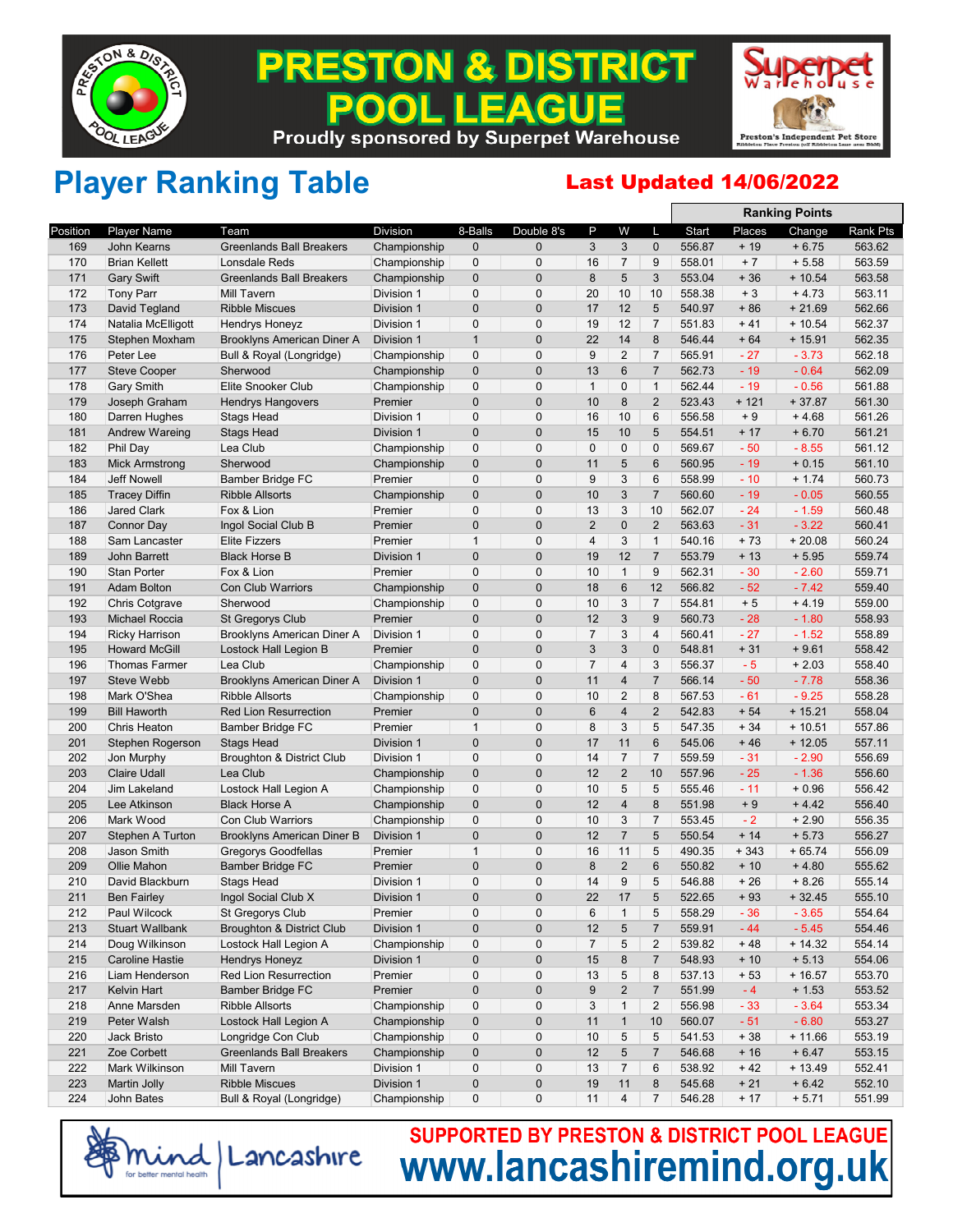

### **& DISTRICT** PREST ON EACUE  $\bullet$ **Proudly sponsored by Superpet Warehouse**



## Player Ranking Table **Last Updated 14/06/2022**

|          |                          |                                      |                 |              |                |                |                         |                         |        |        | <b>Ranking Points</b> |          |
|----------|--------------------------|--------------------------------------|-----------------|--------------|----------------|----------------|-------------------------|-------------------------|--------|--------|-----------------------|----------|
| Position | <b>Player Name</b>       | Team                                 | <b>Division</b> | 8-Balls      | Double 8's     | P              | W                       | L                       | Start  | Places | Change                | Rank Pts |
| 225      | <b>Carl Szmit</b>        | Ingol Social Club B                  | Premier         | $\mathbf 0$  | $\mathbf{0}$   | 6              | $\overline{2}$          | $\overline{\mathbf{4}}$ | 549.55 | $-2$   | $+2.43$               | 551.98   |
| 226      | <b>Tony Cliffe</b>       | Lostock Hall Legion B                | Premier         | $\mathbf 0$  | $\mathbf 0$    | 5              | 0                       | 5                       | 557.70 | $-46$  | $-6.05$               | 551.65   |
| 227      | Dan Brightey             | Greenlands Ball Breakers             | Championship    | $\mathbf 0$  | $\mathbf 0$    | 10             | $\overline{\mathbf{4}}$ | 6                       | 551.73 | $-11$  | $-0.09$               | 551.64   |
| 228      | Anthony Underdown        | <b>Ribble Miscues</b>                | Division 1      | 0            | $\mathbf 0$    | 14             | 8                       | 6                       | 553.18 | $-22$  | $-1.57$               | 551.61   |
| 229      | <b>Billy Cooke</b>       | <b>Ribble Allsorts</b>               | Championship    | $\mathbf 0$  | $\mathbf 0$    | $\overline{7}$ | $\mathbf{1}$            | 6                       | 557.22 | $-46$  | $-5.72$               | 551.50   |
| 230      | Craig Wilson             | Longridge Con Club                   | Championship    | 0            | $\mathbf 0$    | 9              | $\overline{2}$          | $\overline{7}$          | 552.69 | $-22$  | $-1.27$               | 551.42   |
| 231      | Leighton Fisher          | Longridge Con Club                   | Championship    | $\mathbf 0$  | $\pmb{0}$      | 15             | $\overline{\mathbf{4}}$ | 11                      | 547.47 | $+2$   | $+3.91$               | 551.38   |
| 232      | Leigh Tyrer              | Stags Head                           | Division 1      | $\mathbf 0$  | $\mathbf 0$    | 0              | $\mathbf{0}$            | $\mathbf 0$             | 559.66 | $-62$  | $-8.39$               | 551.27   |
| 233      | Neil Loughbrough         | Longridge Laggers                    | Division 1      | $\mathbf 0$  | $\mathbf 0$    | 12             | 5                       | $\overline{7}$          | 551.39 | $-16$  | $-0.28$               | 551.11   |
| 234      | <b>Billy Hoyles</b>      | Bull & Royal (Longridge)             | Championship    | $\mathbf 0$  | 0              | 11             | 5                       | 6                       | 541.55 | $+23$  | $+9.18$               | 550.73   |
| 235      | Dave Henry               | Lea Club                             | Championship    | 0            | $\mathbf 0$    | 20             | $\overline{\mathbf{4}}$ | 16                      | 557.36 | $-53$  | $-6.73$               | 550.63   |
| 236      | <b>Alison Makinson</b>   | Longridge Con Club                   | Championship    | $\mathbf 0$  | $\mathbf 0$    | 12             | 3                       | 9                       | 554.44 | $-35$  | $-3.98$               | 550.46   |
| 237      | <b>Graham Smith</b>      | <b>Broughton &amp; District Club</b> | Division 1      | $\mathbf 0$  | $\pmb{0}$      | 11             | $\overline{7}$          | $\overline{4}$          | 547.84 | $-8$   | $+2.32$               | 550.16   |
| 238      | <b>Rob Swarbrick</b>     | The Northern Way                     | Division 1      | 3            | $\mathbf 0$    | 22             | 16                      | 6                       | 500.00 | $+119$ | $+49.72$              | 549.72   |
| 239      | <b>Tony Roccia</b>       | Gregorys Goodfellas                  | Premier         | $\mathbf 0$  | $\overline{0}$ | $\overline{0}$ | $\mathbf 0$             | $\mathbf 0$             | 557.84 | $-60$  | $-8.37$               | 549.47   |
| 240      | David Clunan             | <b>Walton Arms</b>                   | Championship    | 0            | 0              | 14             | 8                       | 6                       | 520.00 | $+72$  | $+29.44$              | 549.44   |
| 241      | <b>Callum Parker</b>     | Ingol Social Club B                  | Premier         | $\mathbf 0$  | $\overline{0}$ | $\overline{7}$ | 3                       | $\overline{4}$          | 537.78 | $+25$  | $+11.62$              | 549.40   |
| 242      | <b>Hayley Mitchell</b>   | Middleforth                          | Premier         | 0            | $\mathbf 0$    | $\overline{2}$ | $\mathbf{1}$            | $\mathbf{1}$            | 546.31 | $-2$   | $+2.58$               | 548.89   |
| 243      | Dave Hargreaves          | <b>Brooklyns American Diner B</b>    | Division 1      | $\pmb{0}$    | $\pmb{0}$      | 8              | $\overline{\mathbf{4}}$ | $\overline{\mathbf{4}}$ | 544.64 | $+5$   | $+4.04$               | 548.68   |
| 244      | <b>Paul Foster</b>       | <b>Mill Tavern</b>                   | Division 1      | $\mathbf 0$  | $\mathbf 0$    | 0              | 0                       | 0                       | 556.57 | $-54$  | $-8.35$               | 548.22   |
| 245      | <b>Anthony Harrison</b>  | Middleforth                          | Premier         | $\mathbf 0$  | $\mathbf{0}$   | $\overline{4}$ | $\overline{2}$          | $\overline{2}$          | 547.78 | $-15$  | $+0.17$               | 547.95   |
| 246      | Jason Windsor            | Lonsdale Reds                        | Championship    | $\pmb{0}$    | 0              | 10             | 5                       | 5                       | 539.19 | $+17$  | $+8.56$               | 547.75   |
| 247      | Kieron Quigg             | <b>Stags Head</b>                    | Division 1      | $\pmb{0}$    | $\mathbf{0}$   | 6              | 3                       | 3                       | 546.13 | $-5$   | $+0.96$               | 547.09   |
| 248      | Jo-Ann Blackburn         | Elite Snooker Club                   | Championship    | $\mathbf 0$  | $\mathbf 0$    | 13             | 4                       | 9                       | 543.94 | $+1$   | $+2.58$               | 546.52   |
| 249      | Mark Robinson            | Ingol Social Club X                  | Division 1      | $\pmb{0}$    | $\pmb{0}$      | 10             | 3                       | $\overline{7}$          | 552.55 | $-39$  | $-6.26$               | 546.29   |
| 250      | Mark Wood                | Brooklyns American Diner B           | Division 1      | 0            | $\mathbf 0$    | 15             | 6                       | 9                       | 553.45 | $-46$  | $-7.22$               | 546.23   |
| 251      | <b>Tina Underdown</b>    | <b>Ribble Miscues</b>                | Division 1      | $\mathbf 0$  | $\mathbf{0}$   | 21             | 8                       | 13                      | 541.72 | $+5$   | $+3.80$               | 545.52   |
| 252      | Dominic Holmes           | Con Club Warriors                    | Championship    | $\mathbf 0$  | $\mathbf 0$    | 3              | 3                       | $\mathbf 0$             | 500.00 | $+105$ | $+45.26$              | 545.26   |
| 253      | Lisa Wright              | Longridge Con Club                   | Championship    | $\mathbf 0$  | $\mathbf 0$    | 11             | $\mathfrak{S}$          | 8                       | 537.56 | $+15$  | $+7.65$               | 545.21   |
| 254      | Chris Moon               | Brooklyns American Diner B           | Division 1      | $\mathbf 0$  | $\mathbf 0$    | 9              | 3                       | 6                       | 543.23 | $-2$   | $+1.89$               | 545.12   |
| 255      | Jonny Atkinson           | <b>Mill Tavern</b>                   | Division 1      | $\mathbf 0$  | $\pmb{0}$      | 13             | 8                       | 5                       | 536.51 | $+15$  | $+8.07$               | 544.58   |
| 256      | <b>Bob Burns</b>         | <b>Brooklyns American Diner B</b>    | Division 1      | $\mathbf 0$  | $\mathbf 0$    | $\mathbf 0$    | 0                       | 0                       | 552.61 | $-47$  | $-8.29$               | 544.32   |
| 257      | <b>Karl Luisi</b>        | Gregorys Goodfellas                  | Premier         | $\mathbf 0$  | $\mathbf 0$    | $\mathbf 0$    | $\mathbf 0$             | $\mathbf 0$             | 552.47 | $-45$  | $-8.29$               | 544.18   |
| 258      | Chris Harrison           | <b>Black Horse A</b>                 | Championship    | 0            | $\mathbf 0$    | 17             | 5                       | 12                      | 528.96 | $+28$  | $+15.21$              | 544.17   |
| 259      | Martyn Wright            | <b>Black Horse B</b>                 | Division 1      | $\mathbf 0$  | $\mathbf 0$    | 12             | 5                       | $\overline{7}$          | 540.51 | $+1$   | $+3.52$               | 544.03   |
| 260      | <b>Natalie Moores</b>    | Lea Club                             | Championship    | $\mathbf 0$  | $\mathbf 0$    | 14             | 4                       | 10                      | 537.73 | $+7$   | $+5.55$               | 543.28   |
| 261      | lan Richardson           | <b>Mill Tavern</b>                   | Division 1      | $\mathbf{0}$ | $\pmb{0}$      | $\mathbf 0$    | $\mathbf 0$             | $\pmb{0}$               | 551.28 | $-43$  | $-8.27$               | 543.01   |
| 262      | Adrian Wright            | Lonsdale Reds                        | Championship    | 0            | $\mathbf 0$    | 11             | 3                       | 8                       | 548.34 | $-35$  | $-5.38$               | 542.96   |
| 263      | <b>Kirk Everton</b>      | <b>St Gregorys Club</b>              | Premier         | $\pmb{0}$    | $\mathbf 0$    | 13             | $\overline{\mathbf{4}}$ | $9\,$                   | 524.90 | $+31$  | $+17.89$              | 542.79   |
| 264      | Liam Cuerden             | <b>Walton Arms</b>                   | Championship    | 0            | $\mathbf 0$    | $\overline{7}$ | $\mathbf{1}$            | 6                       | 549.22 | $-40$  | $-6.49$               | 542.73   |
| 265      | <b>Matt Graves</b>       | <b>Mill Tavern</b>                   | Division 1      | 0            | $\mathbf 0$    | $\overline{2}$ | $\mathbf{1}$            | $\mathbf{1}$            | 545.47 | $-20$  | $-2.82$               | 542.65   |
| 266      | <b>Richard Bates</b>     | Longridge Laggers                    | Division 1      | $\mathbf 0$  | 0              | 12             | 8                       | 4                       | 533.93 | $+12$  | $+8.16$               | 542.09   |
| 267      | Nathan McNamara          | <b>Con Club Warriors</b>             | Championship    | 0            | 0              | $\overline{0}$ | $\overline{0}$          | $\mathbf{0}$            | 550.30 | $-45$  | $-8.25$               | 542.05   |
| 268      | <b>Andrew Livesey</b>    | Broughton & District Club            | Division 1      | 0            | 0              | 4              | 3                       | $\mathbf{1}$            | 536.32 | $+4$   | $+5.67$               | 541.99   |
| 269      | <b>Bradley Croasdale</b> | Middleforth                          | Premier         | 0            | $\mathbf 0$    | $\mathbf{1}$   | $\mathbf{1}$            | $\pmb{0}$               | 535.53 | $+6$   | $+ 5.89$              | 541.42   |
| 270      | Josh Pearson             | <b>Black Horse B</b>                 | Division 1      | 0            | 0              | 18             | 10                      | 8                       | 522.45 | $+35$  | $+18.75$              | 541.20   |
| 271      | <b>Robert Casterton</b>  | <b>Black Horse A</b>                 | Championship    | $\pmb{0}$    | $\mathbf 0$    | 11             | $\overline{2}$          | 9                       | 534.71 | $+6$   | $+6.11$               | 540.82   |
| 272      | <b>Steve Noblett</b>     | Mill Tavern                          | Division 1      | 0            | 0              | 0              | 0                       | 0                       | 548.01 | $-44$  | $-8.22$               | 539.79   |
| 273      | <b>Chris Milne</b>       | Ingol Social Club B                  | Premier         | $\mathbf 0$  | $\mathbf 0$    | 3              | 0                       | 3                       | 542.61 | $-19$  | $-3.40$               | 539.21   |
| 274      | Fred McAteer             | Longridge Laggers                    | Division 1      | 0            | 0              | 17             | 10                      | $\overline{7}$          | 514.90 | $+49$  | $+23.38$              | 538.28   |
| 275      | Luke Bell                | <b>Black Horse B</b>                 | Division 1      | $\pmb{0}$    | $\pmb{0}$      | $\pmb{0}$      | 0                       | $\mathbf 0$             | 546.45 | $-37$  | $-8.20$               | 538.25   |
| 276      | <b>Tom Smith</b>         | Ingol Social Club X                  | Division 1      | 0            | 0              | 14             | 8                       | 6                       | 516.40 | $+42$  | $+21.85$              | 538.25   |
| 277      | Kian Wilson              | Ingol Social Club X                  | Division 1      | $\pmb{0}$    | $\mathbf 0$    | 16             | $\overline{7}$          | 9                       | 531.52 | $+4$   | $+6.61$               | 538.13   |
| 278      | <b>Andrew Mcindoe</b>    | Brooklyns American Diner A           | Division 1      | $\pmb{0}$    | 0              | 6              | $\overline{c}$          | 4                       | 538.50 | $-13$  | $-1.08$               | 537.42   |
| 279      | Paul Foley               | Ingol Social Club C                  | Premier         | $\pmb{0}$    | $\pmb{0}$      | $\overline{7}$ | 6                       | $\mathbf{1}$            | 500.00 | $+78$  | $+37.33$              | 537.33   |
| 280      | Rob Edwards              | <b>Ribble Miscues</b>                | Division 1      | 0            | 0              | 0              | 0                       | 0                       | 545.33 | $-34$  | $-8.18$               | 537.15   |
|          |                          |                                      |                 |              |                |                |                         |                         |        |        |                       |          |

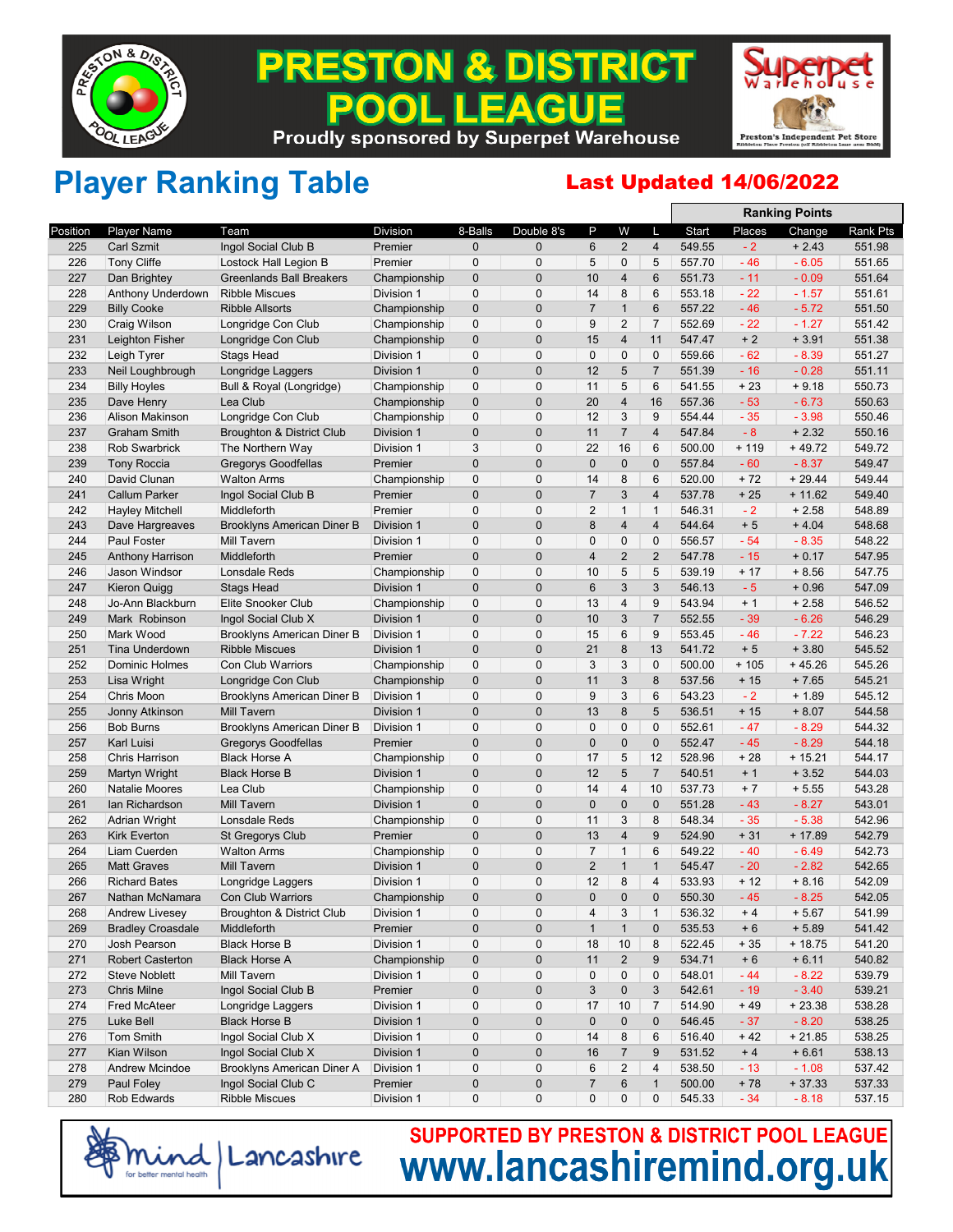

### **& DISTRICT** PREST ON **EAGUE**  $\bullet$ **Proudly sponsored by Superpet Warehouse**



**Ranking Points**

## Player Ranking Table **Last Updated 14/06/2022**

|          |                         |                                      |              |              |                |                |                |                |        |             | <b>Ranking Points</b> |          |
|----------|-------------------------|--------------------------------------|--------------|--------------|----------------|----------------|----------------|----------------|--------|-------------|-----------------------|----------|
| Position | <b>Player Name</b>      | Team                                 | Division     | 8-Balls      | Double 8's     | P              | W              | L              | Start  | Places      | Change                | Rank Pts |
| 281      | <b>Chris Eastham</b>    | <b>Mill Tavern</b>                   | Division 1   | 0            | $\overline{0}$ | 16             | $\overline{7}$ | 9              | 535.22 | $-5$        | $+1.73$               | 536.95   |
| 282      | <b>Chris Moss</b>       | <b>Con Club Warriors</b>             | Championship | $\mathbf{0}$ | $\mathbf 0$    | 12             | 4              | 8              | 527.43 | $+9$        | $+8.73$               | 536.16   |
| 283      | <b>Mark Holderness</b>  | <b>Bamber Bridge FC</b>              | Premier      | $\mathbf{0}$ | $\mathbf 0$    | 6              | $\mathbf 0$    | 6              | 536.26 | $-10$       | $-1.57$               | 534.69   |
| 284      | Pat Green               | <b>Hendrys Honeyz</b>                | Division 1   | $\mathbf 0$  | $\mathbf 0$    | 14             | 9              | 5              | 522.77 | $+19$       | $+11.63$              | 534.40   |
| 285      | <b>Carl Whittle</b>     | Nets Bar                             | Premier      | $\mathbf{0}$ | $\mathbf 0$    | 6              | $\overline{2}$ | 4              | 523.72 | $+13$       | $+10.35$              | 534.07   |
| 286      | Andrew Kelday           | Hendrys Hangovers                    | Premier      | $\mathbf 0$  | 0              | 9              | $\overline{4}$ | 5              | 521.34 | $+22$       | $+12.71$              | 534.05   |
| 287      | <b>Ricky Walsh</b>      | <b>Lonsdale Reds</b>                 | Championship | $\mathbf{0}$ | $\mathbf 0$    | 0              | $\mathbf 0$    | $\mathbf 0$    | 541.91 | $-32$       | $-8.13$               | 533.78   |
| 288      | Kevin Hayes             | Brooklyns American Diner B           | Division 1   | $\mathbf{0}$ | $\mathbf 0$    | 13             | 3              | 10             | 546.13 | $-46$       | $-12.89$              | 533.24   |
| 289      | Shannon Beetham         | <b>Walton Arms</b>                   | Championship | $\mathbf{0}$ | $\mathbf 0$    | 10             | $\overline{4}$ | 6              | 517.00 | $+28$       | $+16.06$              | 533.06   |
| 290      | <b>Michael Bates</b>    | <b>Stags Head</b>                    | Division 1   | $\mathbf 0$  | 0              | 11             | 5              | 6              | 528.07 | 0           | $+4.92$               | 532.99   |
| 291      | <b>Trevor Jones</b>     | <b>Stags Head</b>                    | Division 1   | $\mathbf{0}$ | $\mathbf 0$    | 12             | $6\phantom{1}$ | 6              | 524.74 | $+4$        | $+8.01$               | 532.75   |
| 292      | Lewis Bagwell           | <b>Ribble Miscues</b>                | Division 1   | $\mathbf 0$  | $\mathbf 0$    | 9              | $\overline{4}$ | 5              | 528.61 | $-5$        | $+3.61$               | 532.22   |
| 293      | <b>Mick Brown</b>       | Sherwood                             | Championship | $\mathbf{0}$ | $\mathbf 0$    | 8              | $\mathbf{1}$   | $\overline{7}$ | 530.88 | $-11$       | $+1.33$               | 532.21   |
| 294      | lan Rainford            | <b>Mill Tavern</b>                   | Division 1   | $\mathbf 0$  | $\mathbf 0$    | 15             | 11             | 4              | 500.00 | $+63$       | $+31.80$              | 531.80   |
| 295      | John Bench              | <b>Gregorys Goodfellas</b>           | Premier      | $\mathbf 0$  | $\mathbf 0$    | 5              | $\sqrt{3}$     | $\overline{2}$ | 518.08 | $+19$       | $+13.30$              | 531.38   |
| 296      | <b>Chris Letts</b>      | Con Club Warriors                    | Championship | $\mathbf 0$  | $\mathbf 0$    | 9              | 6              | 3              | 500.00 | $+61$       | $+31.24$              | 531.24   |
| 297      | <b>Phil Stokes</b>      | Lostock Hall Legion A                | Championship | $\mathbf{0}$ | $\mathbf 0$    | 11             | $\overline{2}$ | 9              | 530.65 | $-14$       | $+0.33$               | 530.98   |
|          |                         |                                      |              | $\mathbf 0$  | 0              | $\mathbf{1}$   | $\mathbf 0$    | $\mathbf{1}$   | 536.17 | $-24$       | $-5.63$               | 530.54   |
| 298      | <b>Kieron Travis</b>    | <b>Black Horse B</b>                 | Division 1   |              | $\mathbf 0$    |                |                |                |        |             |                       | 530.45   |
| 299      | Emma Farrington         | <b>Brownedge Babes</b>               | Division 1   | $\mathbf 0$  |                | 19             | 12             | $\overline{7}$ | 500.00 | $+58$       | $+30.45$              |          |
| 300      | <b>Jack Crank</b>       | Elite Snooker Club                   | Championship | $\mathbf 0$  | $\mathbf 0$    | 16             | 8              | 8              | 499.89 | $+224$      | $+30.55$              | 530.44   |
| 301      | <b>Stuart Singleton</b> | <b>Greenlands Ball Breakers</b>      | Championship | $\mathbf{0}$ | $\mathbf 0$    | $\overline{7}$ | $\overline{4}$ | 3              | 512.04 | $+27$       | $+18.32$              | 530.36   |
| 302      | Craig Day               | Lostock Hall Legion B                | Premier      | $\mathbf 0$  | 0              | $\overline{7}$ | 5              | $\overline{2}$ | 500.00 | $+55$       | $+29.64$              | 529.64   |
| 303      | <b>Mark Shirley</b>     | Ingol Social Club X                  | Division 1   | $\mathbf 0$  | $\mathbf 0$    | $\overline{2}$ | $\mathbf{1}$   | $\mathbf{1}$   | 525.64 | $-10$       | $+3.83$               | 529.47   |
| 304      | <b>Stephen Sharples</b> | Fox & Lion                           | Premier      | $\mathbf{1}$ | $\mathbf 0$    | 12             | 5              | $\overline{7}$ | 501.04 | $+50$       | $+28.36$              | 529.40   |
| 305      | <b>Trevor Crichton</b>  | Lostock Hall Legion A                | Championship | $\mathbf{0}$ | $\mathbf 0$    | 11             | $\overline{7}$ | 4              | 500.00 | $+52$       | $+29.38$              | 529.38   |
| 306      | Paula Alderson          | Elite Snooker Club                   | Championship | $\mathbf 0$  | $\mathbf 0$    | $6\phantom{1}$ | $\pmb{0}$      | 6              | 536.42 | $-35$       | $-7.60$               | 528.82   |
| 307      | <b>Andrew Belsham</b>   | Con Club Warriors                    | Championship | $\mathbf{0}$ | $\mathbf 0$    | 12             | 3              | 9              | 529.96 | $-22$       | $-1.20$               | 528.76   |
| 308      | Carl Mcnamara           | <b>Con Club Warriors</b>             | Championship | $\mathbf 0$  | 0              | $\mathbf{1}$   | $\pmb{0}$      | $\mathbf{1}$   | 528.49 | $-20$       | $-0.10$               | 528.39   |
| 309      | <b>Mick Mallet</b>      | <b>Stags Head</b>                    | Division 1   | $\mathbf 0$  | $\mathbf 0$    | 10             | $\sqrt{3}$     | $\overline{7}$ | 529.98 | $-25$       | $-1.82$               | 528.16   |
| 310      | <b>Stephen Turton</b>   | <b>Brooklyns American Diner B</b>    | Division 1   | $\mathbf{0}$ | 0              | 9              | $\overline{2}$ | $\overline{7}$ | 531.83 | $-30$       | $-3.74$               | 528.09   |
| 311      | Donna Wells             | <b>Hendrys Honeyz</b>                | Division 1   | $\mathbf 0$  | $\mathbf 0$    | 8              | $\overline{2}$ | 6              | 528.20 | $-22$       | $-0.77$               | 527.43   |
| 312      | Neil Cartwright         | Ingol Social Club X                  | Division 1   | $\mathbf{0}$ | $\mathbf 0$    | 16             | 9              | $\overline{7}$ | 500.00 | $+45$       | $+27.35$              | 527.35   |
| 313      | Charlie Woan            | <b>Elite Fizzers</b>                 | Premier      | $\mathbf 0$  | $\mathbf 0$    | 13             | 3              | 10             | 513.10 | $+13$       | $+13.00$              | 526.10   |
| 314      | <b>Aaron Ferris</b>     | <b>Brownedge Babes</b>               | Division 1   | $\mathbf{0}$ | $\mathbf 0$    | 11             | $\overline{7}$ | 4              | 500.00 | $+43$       | $+25.79$              | 525.79   |
| 315      | <b>Stuart Finney</b>    | <b>Brownedge Babes</b>               | Division 1   | $\mathbf 0$  | $\mathbf 0$    | 13             | 9              | 4              | 500.00 | $+42$       | $+24.85$              | 524.85   |
| 316      | <b>Nathan Casterton</b> | <b>Black Horse A</b>                 | Championship | $\mathbf{0}$ | $\mathbf 0$    | $\overline{7}$ | $\overline{2}$ | 5              | 517.42 | $\mathbf 0$ | $+7.34$               | 524.76   |
| 317      | <b>Derrick Sharples</b> | Brooklyns American Diner B           | Division 1   | $\mathbf 0$  | $\mathbf 0$    | 15             | $\overline{4}$ | 11             | 521.06 | $-7$        | $+2.65$               | 523.71   |
| 318      | Peter Nagy              | <b>Broughton &amp; District Club</b> | Division 1   | $\mathbf{0}$ | $\mathbf 0$    | 10             | $\overline{4}$ | 6              | 514.92 | $+4$        | $+7.70$               | 522.62   |
| 319      | Lee Swarbrick           | The Northern Way                     | Division 1   | $\mathbf{0}$ | $\mathbf 0$    | 17             | 9              | 8              | 500.00 | $+38$       | $+22.47$              | 522.47   |
| 320      | Sara Payne              | Hendrys Honeyz                       | Division 1   | $\mathbf 0$  | 0              | 11             | $\overline{7}$ | 4              | 500.00 | $+37$       | $+22.18$              | 522.18   |
| 321      | Mark Vining             | Mill Tavern                          | Division 1   | $\mathbf 0$  | $\mathbf 0$    | 11             | $\overline{2}$ | 9              | 523.63 | $-22$       | $-1.96$               | 521.67   |
| 322      | Linda Rees              | <b>Ribble Allsorts</b>               | Championship | $\mathbf 0$  | $\mathbf 0$    | 9              | 3              | 6              | 510.67 | $+13$       | $+10.09$              | 520.76   |
| 323      | Matt Hughes             | <b>Hendrys Hangovers</b>             | Premier      | $\mathbf 0$  | $\Omega$       | 4              | 3              | $\mathbf{1}$   | 500.00 | $+34$       | $+20.60$              | 520.60   |
| 324      | Suzanne Fletcher        | Walton Arms                          | Championship | 0            | 0              | 5              | 2              | 3              | 516.24 | - 4         | $+4.33$               | 520.57   |
| 325      | Sam Battye              | <b>Hendrys Honeyz</b>                | Division 1   | $\pmb{0}$    | $\mathbf 0$    | 8              | $\overline{2}$ | 6              | 521.98 | $-19$       | $-1.48$               | 520.50   |
| 326      | Paul Taylor             | <b>Brownedge Babes</b>               | Division 1   | $\pmb{0}$    | 0              | 12             | $\overline{7}$ | 5              | 498.44 | $+207$      | $+22.02$              | 520.46   |
| 327      | <b>Chris Calder</b>     | <b>Brownedge Babes</b>               | Division 1   | $\pmb{0}$    | $\pmb{0}$      | 11             | $\,6$          | 5              | 500.00 | $+30$       | $+19.82$              | 519.82   |
| 328      | Ken Marland             | <b>Greenlands Ball Breakers</b>      | Championship | $\mathbf 0$  | 0              | 9              | 5              | 4              | 500.00 | $+29$       | $+19.57$              | 519.57   |
| 329      | Louisa McCarney         | <b>Brownedge Babes</b>               | Division 1   | $\pmb{0}$    | $\mathbf 0$    | 10             | 6              | 4              | 500.00 | $+28$       | $+19.30$              | 519.30   |
| 330      | <b>Bryan Taylor</b>     | <b>Brownedge Babes</b>               | Division 1   | $\mathbf 0$  | 0              | 6              | 5              | $\mathbf{1}$   | 500.00 | $+27$       | $+18.94$              | 518.94   |
| 331      | <b>Matthew Corrick</b>  | Lea Club                             | Championship | $\pmb{0}$    | $\mathbf 0$    | 0              | $\mathbf 0$    | 0              | 526.59 | $-39$       | $-7.90$               | 518.69   |
| 332      | Craig O'Reilly          | Lonsdale Reds                        | Championship | $\mathbf 0$  | $\mathbf 0$    | 9              | 3              | 6              | 506.70 | $+11$       | $+11.83$              | 518.53   |
| 333      | James McHugh            | The Northern Way                     | Division 1   | $\pmb{0}$    | $\pmb{0}$      | 14             | $\bf 8$        | 6              | 500.00 | $+24$       | $+18.49$              | 518.49   |
| 334      | <b>Daniel Andrews</b>   | Longridge Laggers                    | Division 1   | $\mathbf 0$  | 0              | 12             | 5              | 7              | 508.37 | $+4$        | $+9.88$               | 518.25   |
| 335      | Steve Mathieson         | <b>Ribble Allsorts</b>               | Championship | $\pmb{0}$    | $\pmb{0}$      | 11             | 5              | 6              | 500.00 | $+22$       | $+18.20$              | 518.20   |
| 336      | Stephen Hadfield        | Con Club Warriors                    | Championship | 0            | 0              | 15             | 4              | 11             | 511.47 | $-4$        | $+6.49$               | 517.96   |
|          |                         |                                      |              |              |                |                |                |                |        |             |                       |          |

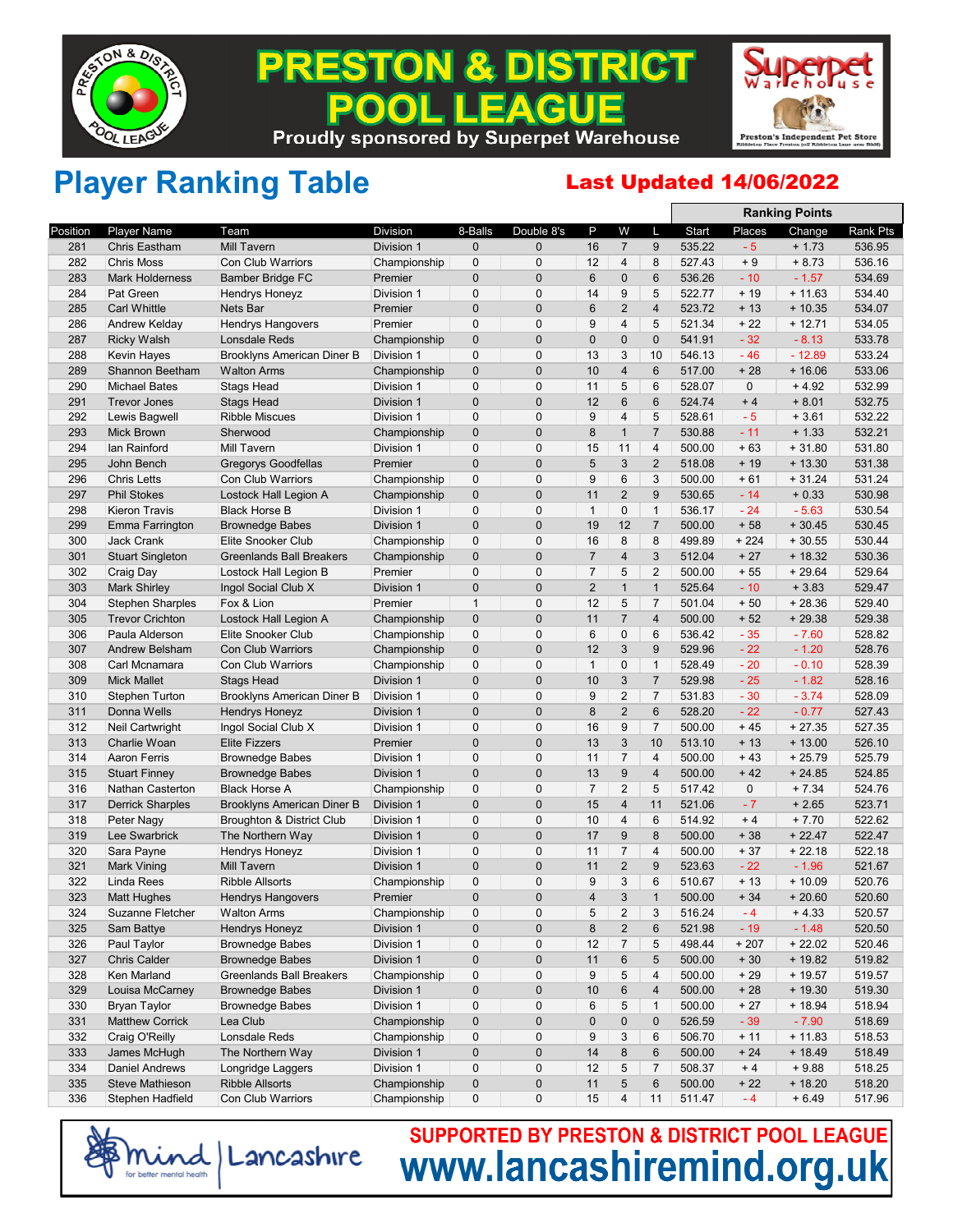

### **& DISTRICT** PREST ON **EAGUE Proudly sponsored by Superpet Warehouse**



**Ranking Points**

## Player Ranking Table **Last Updated 14/06/2022**

|          |                           |                                   |                          |              |                |                         |                         |                |        |        | nanning rums |          |
|----------|---------------------------|-----------------------------------|--------------------------|--------------|----------------|-------------------------|-------------------------|----------------|--------|--------|--------------|----------|
| Position | <b>Player Name</b>        | Team                              | <b>Division</b>          | 8-Balls      | Double 8's     | P                       | W                       | L              | Start  | Places | Change       | Rank Pts |
| 337      | <b>Eddie Moss</b>         | Ingol Social Club X               | Division 1               | 0            | $\mathbf{0}$   | 9                       | $\overline{4}$          | 5              | 502.39 | $+14$  | $+14.53$     | 516.92   |
| 338      | Joe Harrison              | <b>Elite Snooker Club</b>         | Championship             | 0            | $\mathbf 0$    | $\mathbf 0$             | $\mathbf 0$             | 0              | 524.39 | $-42$  | $-7.87$      | 516.52   |
| 339      | Daniel Clegg              | The Northern Way                  | Division 1               | 0            | 0              | 11                      | 5                       | 6              | 500.00 | $+18$  | $+16.52$     | 516.52   |
| 340      | <b>Susan Cowell</b>       | <b>Hendrys Honeyz</b>             | Division 1               | $\mathbf 0$  | 0              | 12                      | $\mathbf{1}$            | 11             | 523.35 | $-38$  | $-6.92$      | 516.43   |
| 341      | Kerry O'Donnell           | <b>Hendrys Honeyz</b>             | Division 1               | $\pmb{0}$    | $\mathbf 0$    | 13                      | 3                       | 10             | 511.75 | $-10$  | $+4.62$      | 516.37   |
| 342      | <b>Bradley Darlington</b> | Longridge Laggers                 | Division 1               | $\mathbf 0$  | 0              | 11                      | 4                       | $\overline{7}$ | 509.85 | $-5$   | $+6.28$      | 516.13   |
| 343      | Jonathan Barry            | Broughton & District Club         | Division 1               | $\mathbf 0$  | $\mathbf 0$    | 3                       | $\overline{2}$          | $\mathbf{1}$   | 510.38 | $-7$   | $+ 5.34$     | 515.72   |
| 344      | <b>Andrew Thornton</b>    | Broughton & District Club         | Division 1               | 0            | $\mathbf 0$    | $\overline{7}$          | $\overline{7}$          | 0              | 491.97 | $+204$ | $+23.68$     | 515.65   |
| 345      | <b>Justine Turner</b>     | Longridge Con Club                | Championship             | $\mathbf 0$  | 0              | 0                       | 0                       | $\mathbf{0}$   | 523.40 | $-44$  | $-7.85$      | 515.55   |
| 346      | Danny Burgess             | <b>Elite Fizzers</b>              | Premier                  | 0            | $\mathbf 0$    | 3                       | 3                       | 0              | 499.28 | $+183$ | $+16.00$     | 515.28   |
| 347      | Graham Harris             | <b>St Gregorys Club</b>           | Premier                  | $\mathbf 0$  | $\mathbf 0$    | 8                       | $\mathbf{1}$            | $\overline{7}$ | 511.31 | $-14$  | $+3.88$      | 515.19   |
| 348      | Paul Taylor               | <b>Walton Arms</b>                | Championship             | $\mathbf 0$  | $\mathbf 0$    | 8                       | 3                       | 5              | 498.44 | $+185$ | $+15.39$     | 513.83   |
| 349      | <b>Katie Alty</b>         | <b>Con Club Warriors</b>          | Championship             | $\mathbf 0$  | $\mathbf{0}$   | 0                       | $\mathbf 0$             | 0              | 521.65 | $-42$  | $-7.82$      | 513.83   |
| 350      | Colin McCormack           | Broughton & District Club         | Division 1               | $\mathbf 0$  | 0              | 11                      | 5                       | 6              | 499.24 | $+180$ | $+14.56$     | 513.80   |
| 351      | <b>Matt Dalby</b>         | Longridge Con Club                | Championship             | $\mathbf 0$  | $\mathbf 0$    | 12                      | $\overline{\mathbf{4}}$ | 8              | 495.13 | $+191$ | $+18.62$     | 513.75   |
| 352      | Lorri Lowe                | <b>Red Lion Resurrection</b>      | Premier                  | 0            | $\mathbf 0$    | $\mathbf 0$             | 0                       | 0              | 521.17 | $-43$  | $-7.82$      | 513.35   |
| 353      | <b>Mick Davies</b>        | Fox & Lion                        | Premier                  | $\mathbf 0$  | $\overline{0}$ | $\mathbf 0$             | $\mathbf 0$             | $\mathbf 0$    | 520.96 | $-42$  | $-7.81$      | 513.15   |
| 354      | Liam Alty                 | <b>Con Club Warriors</b>          | Championship             | $\mathbf 0$  | $\mathbf 0$    | $\overline{7}$          | 3                       | $\overline{4}$ | 507.87 | $-14$  | $+5.03$      | 512.90   |
| 355      | <b>Bradley Lewis</b>      | The Northern Way                  | Division 1               | 0            | $\mathbf{0}$   | 15                      | $6\phantom{1}$          | 9              | 500.00 | $+2$   | $+12.55$     | 512.55   |
| 356      | Dave Koerten              | <b>Hendrys Honeyz</b>             | Division 1               | $\mathbf 0$  | $\mathbf 0$    | 3                       | 3                       | 0              | 500.00 | $+1$   | $+12.40$     | 512.40   |
| 357      | Josh Heathcock            | Longridge Laggers                 | Division 1               | $\mathbf 0$  | $\mathbf 0$    | 15                      | 5                       | 10             | 500.00 | 0      | $+12.18$     | 512.18   |
| 358      | <b>Gregory Moon</b>       | <b>Stags Head</b>                 | Division 1               | $\mathbf 0$  | $\mathbf 0$    | $\mathbf 0$             | 0                       | $\mathbf 0$    | 519.86 | $-45$  | $-7.80$      | 512.06   |
| 359      |                           |                                   |                          | $\pmb{0}$    | 0              | $\overline{2}$          | $\mathbf 0$             | $\overline{2}$ | 513.16 | $-34$  |              | 511.69   |
|          | Craig Lambert             | Longridge Laggers                 | Division 1<br>Division 1 | $\mathbf 0$  | $\mathbf 0$    | 11                      |                         | $\overline{7}$ |        |        | $-1.47$      |          |
| 360      | Aidan McCarney            | <b>Brownedge Babes</b>            |                          |              |                |                         | 4                       |                | 500.00 | $-3$   | $+11.54$     | 511.54   |
| 361      | <b>Craig Davis</b>        | Ingol Social Club C               | Premier                  | $\mathbf{1}$ | $\mathbf{0}$   | 3                       | $\overline{2}$          | $\mathbf{1}$   | 500.00 | $-4$   | $+11.33$     | 511.33   |
| 362      | James Worden              | Brooklyns American Diner B        | Division 1               | $\mathbf 0$  | 0              | 0                       | $\mathbf 0$             | 0              | 517.74 | $-47$  | $-7.77$      | 509.97   |
| 363      | <b>Martin Farrington</b>  | Fox & Lion                        | Premier                  | $\mathbf{0}$ | $\overline{0}$ | $\overline{2}$          | $\overline{2}$          | $\mathbf 0$    | 500.00 | $-6$   | $+9.88$      | 509.88   |
| 364      | Joe Sullivan              | <b>Black Horse B</b>              | Division 1               | $\mathbf 0$  | $\mathbf 0$    | 9                       | 4                       | 5              | 500.00 | $-7$   | $+9.88$      | 509.88   |
| 365      | <b>Vicky Tait</b>         | Lea Club                          | Championship             | $\mathbf 0$  | 0              | $\overline{7}$          | $\overline{2}$          | 5              | 500.00 | $-8$   | $+9.73$      | 509.73   |
| 366      | lan Butcher               | <b>Black Horse B</b>              | Division 1               | 0            | $\mathbf 0$    | 6                       | $\overline{4}$          | $\overline{2}$ | 500.00 | $-9$   | $+9.20$      | 509.20   |
| 367      | <b>Simon Park</b>         | <b>Stags Head</b>                 | Division 1               | $\mathbf 0$  | $\mathbf{0}$   | $\mathbf{0}$            | 0                       | 0              | 516.25 | $-48$  | $-7.74$      | 508.51   |
| 368      | <b>Michael Graves</b>     | Mill Tavern                       | Division 1               | 0            | 0              | $\overline{2}$          | 0                       | $\overline{2}$ | 512.84 | $-41$  | $-4.36$      | 508.48   |
| 369      | <b>Beth Wilson</b>        | Ingol Social Club X               | Division 1               | $\mathbf 0$  | $\overline{0}$ | 6                       | 3                       | 3              | 500.00 | $-12$  | $+7.42$      | 507.42   |
| 370      | Callum Tegland            | <b>Ribble Miscues</b>             | Division 1               | $\mathbf 0$  | $\mathbf{0}$   | 12                      | $\mathbf{1}$            | 11             | 511.87 | $-40$  | $-4.77$      | 507.10   |
| 371      | Dean Blair                | Sherwood                          | Championship             | $\mathbf 0$  | 0              | 5                       | $\mathbf{1}$            | $\overline{4}$ | 503.74 | $-23$  | $+3.19$      | 506.93   |
| 372      | Mark Gallagher            | Ingol Social Club X               | Division 1               | $\mathbf 0$  | $\mathbf 0$    | 8                       | $\overline{4}$          | 4              | 499.44 | $+156$ | $+7.22$      | 506.66   |
| 373      | Ian McCulloch             | Lostock Hall Legion B             | Premier                  | $\mathbf 0$  | $\mathbf{0}$   | $\overline{2}$          | $\overline{2}$          | $\mathbf{0}$   | 500.00 | $-16$  | $+6.53$      | 506.53   |
| 374      | Dave Moore                | <b>Black Horse B</b>              | Division 1               | 0            | 0              | $\overline{7}$          | $\mathbf{1}$            | 6              | 508.21 | $-35$  | $-1.89$      | 506.32   |
| 375      | Neil Greenwood            | Elite Snooker Club                | Championship             | $\mathbf 0$  | 0              | $\overline{2}$          | $\overline{2}$          | 0              | 497.29 | $+163$ | $+8.93$      | 506.22   |
| 376      | <b>Alf Ayrey</b>          | Fox & Lion                        | Premier                  | $\mathbf 0$  | $\mathbf 0$    | 6                       | $\mathbf{1}$            | 5              | 500.00 | $-19$  | $+6.00$      | 506.00   |
| 377      | Dave Billington           | Bull & Royal (Longridge)          | Championship             | 0            | 0              | $\overline{2}$          | $\mathbf{1}$            | $\mathbf{1}$   | 500.00 | $-20$  | $+5.89$      | 505.89   |
| 378      | Jimmy Casby               | Lostock Hall Legion B             | Premier                  | $\mathbf 0$  | $\mathbf 0$    | 3                       | $\mathbf{1}$            | $\overline{2}$ | 500.00 | $-21$  | $+5.39$      | 505.39   |
| 379      | <b>Maz Worral</b>         | <b>Ribble Miscues</b>             | Division 1               | 0            | $\mathbf{0}$   | 11                      | $\overline{2}$          | 9              | 500.00 | $-22$  | $+5.38$      | 505.38   |
| 380      | Alan Blackwell            | Sherwood                          | Championship             | 0            | 0              | 3                       | $\mathbf{1}$            | $\overline{2}$ | 500.00 | $-23$  | $+ 5.23$     | 505.23   |
| 381      | <b>Scott Thomas</b>       | Ingol Social Club X               | Division 1               | $\pmb{0}$    | $\mathbf 0$    | $\overline{\mathbf{c}}$ | $\mathbf{1}$            | $\mathbf{1}$   | 507.41 | $-39$  | $-2.18$      | 505.23   |
| 382      | Rob Moffat                | Lea Club                          | Championship             | 0            | $\mathbf 0$    | 7                       | $\mathbf{1}$            | 6              | 500.00 | $-25$  | $+4.97$      | 504.97   |
| 383      | Paul Buxton               | Longridge Laggers                 | Division 1               | $\mathbf 0$  | 0              | $\mathbf 2$             | $\mathbf{1}$            | $\mathbf{1}$   | 500.00 | $-26$  | $+4.61$      | 504.61   |
| 384      | Neil Hanson               | Longridge Con Club                | Championship             | 0            | 0              | $\overline{\mathbf{4}}$ | $\mathbf{1}$            | 3              | 500.00 | $-27$  | $+4.24$      | 504.24   |
| 385      | Lewis Mcveigh             | Red Lion Resurrection             | Premier                  | 0            | 0              | $\overline{7}$          | $\mathbf{1}$            | 6              | 500.00 | $-28$  | $+4.18$      | 504.18   |
| 386      | <b>Connor Monkhouse</b>   | The Northern Way                  | Division 1               | 0            | 0              | 3                       | $\mathbf{1}$            | $\overline{c}$ | 500.00 | $-29$  | $+3.96$      | 503.96   |
| 387      | Paul McNeil               | <b>Hendrys Honeyz</b>             | Division 1               | 0            | 0              | 3                       | $\mathbf{1}$            | 2              | 500.00 | $-30$  | $+3.77$      | 503.77   |
| 388      | Kieran Gill               | <b>Brooklyns American Diner B</b> | Division 1               | 0            | $\mathbf 0$    | 6                       | $\mathbf{1}$            | 5              | 503.92 | $-41$  | $-0.78$      | 503.14   |
| 389      | Vincent Harkin            | <b>Brooklyns American Diner B</b> | Division 1               | 0            | 0              | 9                       | $\overline{2}$          | $\overline{7}$ | 500.00 | $-32$  | $+2.35$      | 502.35   |
| 390      | Julie Westby              | Longridge Laggers                 | Division 1               | 0            | 0              | $\overline{7}$          | $\mathbf{1}$            | 6              | 500.70 | $-35$  | $+1.61$      | 502.31   |
| 391      | Sam Cooper                | Longridge Laggers                 | Division 1               | $\pmb{0}$    | 0              | 6                       | $\mathbf{1}$            | 5              | 499.77 | $+135$ | $+2.48$      | 502.25   |
| 392      | Barry Johnson             | <b>Brownedge Babes</b>            | Division 1               | 0            | 0              | 4                       | $\mathbf{1}$            | 3              | 500.00 | $-35$  | $+ 1.74$     | 501.74   |
|          |                           |                                   |                          |              |                |                         |                         |                |        |        |              |          |

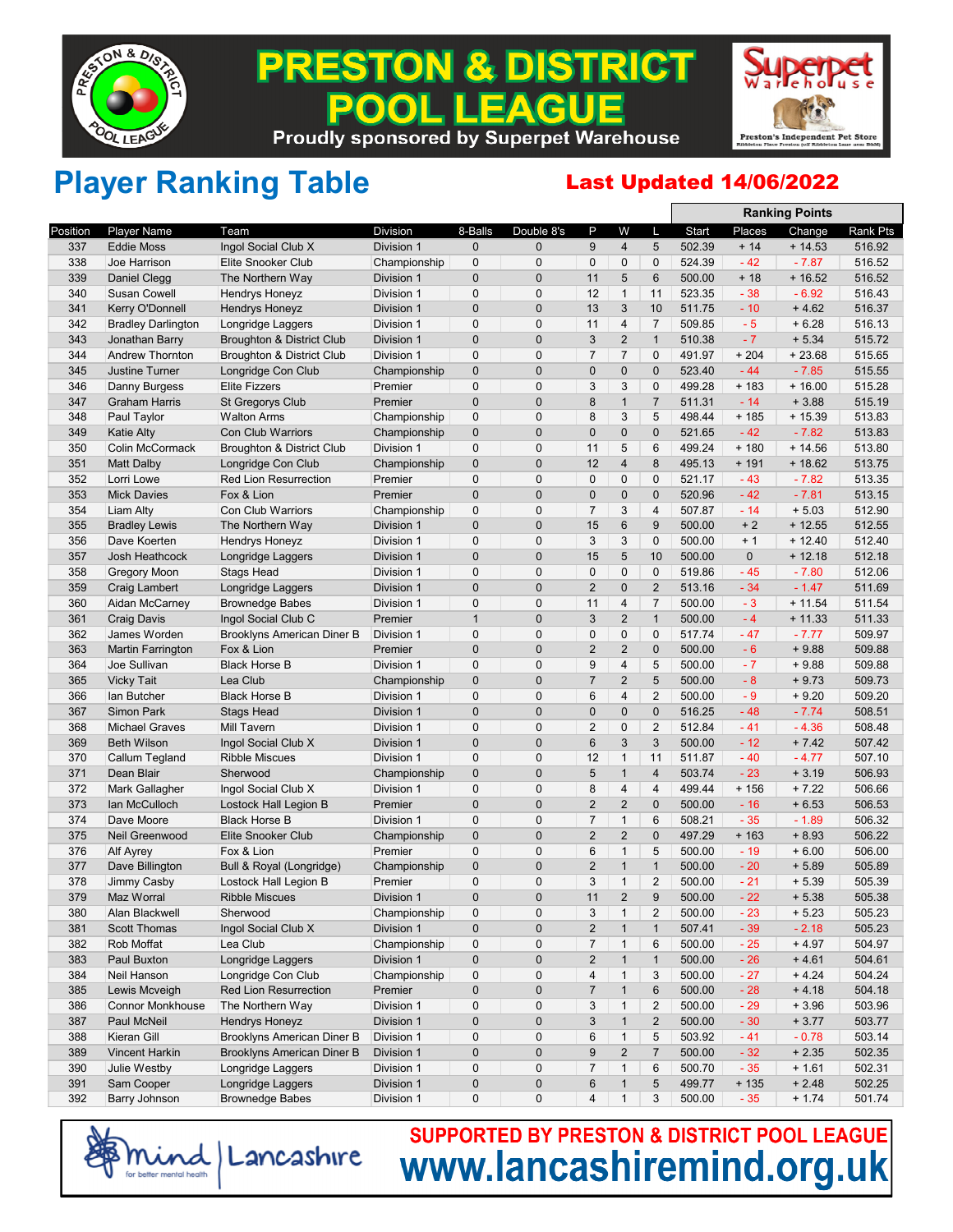

### **PRESTON & DISTRICT** EAGUE **Proudly sponsored by Superpet Warehouse**



**Ranking Points**

## Player Ranking Table **Last Updated 14/06/2022**

|          |                         |                                   |                 |              |                |                |                |                |         |         | <b>Ranking Points</b> |          |
|----------|-------------------------|-----------------------------------|-----------------|--------------|----------------|----------------|----------------|----------------|---------|---------|-----------------------|----------|
| Position | <b>Player Name</b>      | Team                              | <b>Division</b> | 8-Balls      | Double 8's     | P              | W              | L              | Start   | Places  | Change                | Rank Pts |
| 393      | <b>Connor Pownall</b>   | <b>Brooklyns American Diner B</b> | Division 1      | $\pmb{0}$    | $\overline{0}$ | $\overline{2}$ | $\mathbf{1}$   | $\mathbf{1}$   | 500.00  | $-36$   | $+ 1.42$              | 501.42   |
| 394      | Darren Catterall        | <b>Mill Tavern</b>                | Division 1      | $\mathbf 0$  | $\mathbf 0$    | $\overline{2}$ | $\mathbf{1}$   | $\mathbf{1}$   | 500.00  | $-37$   | $+1.19$               | 501.19   |
| 395      | <b>Gary Lewis</b>       | The Northern Way                  | Division 1      | $\pmb{0}$    | $\pmb{0}$      | $\overline{2}$ | $\mathbf{1}$   | $\mathbf{1}$   | 500.00  | $-38$   | $+0.83$               | 500.83   |
| 396      | <b>Craig Roberts</b>    | <b>Brownedge Babes</b>            | Division 1      | $\mathbf 0$  | 0              | 10             | $\sqrt{2}$     | 8              | 500.00  | $-39$   | $+0.68$               | 500.68   |
| 397      | <b>Thomas Beardmore</b> | Brooklyns American Diner A        | Division 1      | $\mathbf 0$  | $\mathbf 0$    | $\mathbf 0$    | $\mathbf 0$    | $\mathbf 0$    | 507.76  | $-56$   | $-7.62$               | 500.14   |
| 398      | Joseph Livesay          | Longridge Laggers                 | Division 1      | $\pmb{0}$    | 0              | $\mathbf{1}$   | $\pmb{0}$      | $\mathbf{1}$   | 500.00  | $-41$   | $-0.08$               | 499.92   |
| 399      | <b>Wendy Brightey</b>   | Elite Snooker Club                | Championship    | $\mathbf 0$  | $\mathbf{0}$   | $\mathbf{1}$   | $\mathbf 0$    | $\mathbf{1}$   | 500.00  | $-42$   | $-0.13$               | 499.87   |
| 400      | <b>Bethany Turner</b>   | Longridge Laggers                 | Division 1      | $\mathbf 0$  | $\mathbf 0$    | $\mathbf{1}$   | $\mathbf 0$    | $\mathbf{1}$   | 500.00  | $-43$   | $-0.17$               | 499.83   |
| 401      | Paul Martin             | <b>Stags Head</b>                 | Division 1      | $\pmb{0}$    | $\overline{0}$ | $\overline{1}$ | $\pmb{0}$      | $\mathbf{1}$   | 500.00  | $-44$   | $-0.32$               | 499.68   |
| 402      | <b>Rhys Crawford</b>    | Ingol Social Club X               | Division 1      | $\mathbf 0$  | 0              | 9              | $\mathbf{1}$   | 8              | 500.00  | $-45$   | $-0.33$               | 499.67   |
| 403      | Logan Whitby            | Longridge Laggers                 | Division 1      | $\mathbf 0$  | $\pmb{0}$      | $\mathbf{1}$   | $\mathbf 0$    | $\mathbf{1}$   | 500.00  | $-46$   | $-0.45$               | 499.55   |
| 404      | Mark Toothill           | <b>Mill Tavern</b>                | Division 1      | $\mathbf 0$  | 0              | 8              | $\mathbf{1}$   | $\overline{7}$ | 500.00  | $-47$   | $-0.69$               | 499.31   |
| 405      | <b>Craig Leeming</b>    | <b>Brownedge Babes</b>            | Division 1      | $\mathbf 0$  | $\mathbf{0}$   | $\overline{4}$ | $\pmb{0}$      | $\overline{4}$ | 500.00  | $-48$   | $-0.69$               | 499.31   |
| 406      | Sean Sabey              | <b>Ribble Miscues</b>             | Division 1      | $\mathbf 0$  | 0              | 8              | $\mathbf{1}$   | $\overline{7}$ | 500.00  | $-49$   | $-1.31$               | 498.69   |
| 407      | <b>Ellis Vickers</b>    | <b>Brooklyns American Diner B</b> | Division 1      | $\pmb{0}$    | $\overline{0}$ | $\overline{2}$ | $\pmb{0}$      | $\overline{2}$ | 500.00  | $-50$   | $-1.71$               | 498.29   |
| 408      | Andrija Radalj          | <b>Black Horse B</b>              | Division 1      | $\mathbf 0$  | 0              | $\mathbf 0$    | $\mathbf 0$    | $\mathbf 0$    | 505.76  | $-63$   | $-7.59$               | 498.17   |
| 409      | <b>Stephen Duxbury</b>  | <b>Mill Tavern</b>                | Division 1      | $\pmb{0}$    | $\mathbf{0}$   | 3              | $\mathbf{1}$   | $\overline{2}$ | 503.40  | $-60$   | $-5.46$               | 497.94   |
| 410      | Andy Croasdale          | Ingol Social Club C               | Premier         | $\mathbf 0$  | 0              | $\mathbf{1}$   | $\mathbf 0$    | $\mathbf{1}$   | 500.00  | $-53$   | $-2.53$               | 497.47   |
| 411      | <b>Maxine Armstrong</b> | <b>Hendrys Honeyz</b>             | Division 1      | $\pmb{0}$    | $\mathbf{0}$   | $\overline{4}$ | $\pmb{0}$      | $\overline{4}$ | 500.00  | $-54$   | $-2.61$               | 497.39   |
| 412      |                         | Elite Snooker Club                |                 | $\mathbf 0$  | 0              | $\overline{2}$ | $\pmb{0}$      | $\overline{2}$ | 500.00  | $-55$   | $-2.62$               | 497.38   |
| 413      | Michael Worsley         | Sherwood                          | Championship    | $\mathbf 0$  | $\overline{0}$ | $\mathbf{1}$   | $\mathbf 0$    | $\mathbf{1}$   | 500.00  | $-56$   |                       | 497.37   |
|          | <b>Emily Armstrong</b>  |                                   | Championship    |              |                |                |                |                |         |         | $-2.63$               |          |
| 414      | <b>Stuart Fell</b>      | Longridge Con Club                | Championship    | $\mathbf 0$  | 0              | $\overline{2}$ | $\mathbf{1}$   | $\mathbf{1}$   | 498.12  | $+122$  | $-0.84$               | 497.28   |
| 415      | <b>Mick Wilson</b>      | <b>Ribble Miscues</b>             | Division 1      | $\pmb{0}$    | $\mathbf{0}$   | $\mathbf 0$    | $\pmb{0}$      | $\mathbf 0$    | 504.73  | $-69$   | $-7.57$               | 497.16   |
| 416      | <b>Clifford Graham</b>  | <b>Greenlands Ball Breakers</b>   | Championship    | $\mathbf 0$  | $\mathbf 0$    | $\mathbf{1}$   | $\mathbf 0$    | $\mathbf{1}$   | 501.25  | $-63$   | $-4.12$               | 497.13   |
| 417      | John Brierley           | Lostock Hall Legion A             | Championship    | $\pmb{0}$    | $\mathbf 0$    | $\overline{2}$ | $\overline{2}$ | $\mathbf 0$    | 490.00  | $+135$  | $+7.12$               | 497.12   |
| 418      | Robyn Chadwick          | Longridge Laggers                 | Division 1      | $\mathbf 0$  | $\pmb{0}$      | 6              | $\mathbf{1}$   | 5              | 496.35  | $+122$  | $+0.53$               | 496.88   |
| 419      | Joshua Milazzo          | Sherwood                          | Championship    | $\mathbf 0$  | $\overline{0}$ | $\mathbf{1}$   | $\mathbf 0$    | $\mathbf{1}$   | 500.00  | $-62$   | $-3.77$               | 496.23   |
| 420      | <b>Chloe Cooper</b>     | Longridge Laggers                 | Division 1      | $\mathbf 0$  | 0              | $\overline{1}$ | $\pmb{0}$      | $\mathbf{1}$   | 498.22  | $+115$  | $-2.00$               | 496.22   |
| 421      | Dave Walker             | <b>Mill Tavern</b>                | Division 1      | $\pmb{0}$    | $\mathbf{0}$   | $\mathbf{1}$   | $\pmb{0}$      | $\mathbf{1}$   | 500.00  | $-64$   | $-3.90$               | 496.10   |
| 422      | John Vickers            | <b>Mill Tavern</b>                | Division 1      | $\mathbf 0$  | $\mathbf 0$    | $\mathbf{1}$   | $\mathbf 0$    | $\mathbf{1}$   | 500.00  | $-65$   | $-4.02$               | 495.98   |
| 423      | Keith Farrington        | <b>Brownedge Babes</b>            | Division 1      | $\pmb{0}$    | $\overline{0}$ | $\overline{2}$ | $\pmb{0}$      | $\overline{2}$ | 500.00  | $-66$   | $-4.14$               | 495.86   |
| 424      | Chris Moss              | Brooklyns American Diner B        | Division 1      | $\mathbf 0$  | $\pmb{0}$      | 8              | $\mathbf 0$    | 8              | 500.00  | $-67$   | $-4.45$               | 495.55   |
| 425      | Lewis Loughbrough       | Longridge Laggers                 | Division 1      | $\pmb{0}$    | $\overline{0}$ | 9              | $\mathbf{1}$   | 8              | 498.93  | $+106$  | $-3.76$               | 495.17   |
| 426      | Aiden Hughes            | <b>Elite Fizzers</b>              | Premier         | $\mathbf 0$  | 0              | $\mathbf 0$    | $\pmb{0}$      | $\pmb{0}$      | 502.53  | $-76$   | $-7.54$               | 494.99   |
| 427      | David Coleman           | <b>Walton Arms</b>                | Championship    | $\pmb{0}$    | $\pmb{0}$      | $\mathbf{1}$   | $\mathbf 0$    | $\mathbf{1}$   | 500.00  | $-70$   | $-5.12$               | 494.88   |
| 428      | Kenny Harper            | Fox & Lion                        | Premier         | $\mathbf 0$  | $\mathbf 0$    | $\overline{2}$ | $\mathbf 0$    | $\overline{2}$ | 500.00  | $-71$   | $-5.12$               | 494.88   |
| 429      | <b>John Sharples</b>    | <b>Mill Tavern</b>                | Division 1      | $\mathbf{0}$ | $\overline{0}$ | 5              | $\mathbf{1}$   | $\overline{4}$ | 490.00  | $+123$  | $+4.75$               | 494.75   |
| 430      | <b>Marcie Butler</b>    | <b>Ribble Miscues</b>             | Division 1      | $\mathbf 0$  | 0              | $\overline{4}$ | $\mathbf 0$    | $\overline{4}$ | 500.00  | $-73$   | $-5.53$               | 494.47   |
| 431      | <b>Justin Hodnett</b>   | Broughton & District Club         | Division 1      | $\pmb{0}$    | $\mathbf 0$    | $\mathbf 0$    | $\mathbf 0$    | $\mathbf 0$    | 501.96  | $-79$   | $-7.53$               | 494.43   |
| 432      | Pete Marsden            | Ingol Social Club X               | Division 1      | $\mathbf 0$  | 0              | 5              | $\pmb{0}$      | 5              | 494.85  | $+ 111$ | $-0.74$               | 494.11   |
| 433      | Will Barclay            | <b>Brooklyns American Diner B</b> | Division 1      | $\pmb{0}$    | $\mathbf{0}$   | $\overline{2}$ | $\pmb{0}$      | $\overline{2}$ | 500.00  | $-76$   | $-6.27$               | 493.73   |
| 434      | Kerrie Richardon        | <b>Mill Tavern</b>                | Division 1      | $\mathbf 0$  | 0              | $\overline{2}$ | $\mathbf{1}$   | $\mathbf{1}$   | 500.00  | $-77$   | $-6.49$               | 493.51   |
| 435      | Pam Nickelson           | <b>Ribble Miscues</b>             | Division 1      | $\mathbf{0}$ | $\Omega$       | $\Omega$       | $\mathbf{0}$   | $\mathbf 0$    | 500.70  | $-80$   | $-7.51$               | 493.19   |
| 436      | Leigh Robinson          | Brownedge Babes                   | Division 1      | U            | 0              | 0              | 0              | 0              | 500.00  | - 79    | $-7.50$               | 492.50   |
|          |                         | <b>Gregorys Goodfellas</b>        | Premier         | 0            | $\mathbf 0$    | $\pmb{0}$      | $\pmb{0}$      | $\mathbf 0$    | 500.00  | $-79$   | $-7.50$               | 492.50   |
|          | <b>Chris Melling</b>    | Ingol Social Club C               | Premier         | 0            | 0              | $\mathbf 0$    | $\pmb{0}$      | $\pmb{0}$      | 1000.00 | $-158$  | $-15.00$              | 985.00   |
|          | <b>Mark Knowles</b>     | Elite Snooker Club                | Championship    | $\pmb{0}$    | $\pmb{0}$      | $\pmb{0}$      | $\pmb{0}$      | $\mathbf 0$    | 500.00  | $-79$   | $-7.50$               | 492.50   |
|          | <b>Neil Dudley</b>      | <b>Walton Arms</b>                | Championship    | 0            | $\mathbf 0$    | 0              | $\pmb{0}$      | 0              | 500.00  | $-79$   | $-7.50$               | 492.50   |
|          | Danny O'Hara            | Ingol Social Club X               | Division 1      | $\mathbf 0$  | $\mathbf 0$    | $\mathbf 0$    | $\pmb{0}$      | $\mathbf 0$    | 500.00  | $-79$   | $-7.50$               | 492.50   |
|          | Graham Leeming          | <b>Hendrys Hangovers</b>          | Premier         | 0            | 0              | 0              | $\pmb{0}$      | $\mathbf 0$    | 500.00  | $-79$   | $-7.50$               | 492.50   |
|          | <b>Gary Snape</b>       | Nets Bar                          | Premier         | $\pmb{0}$    | $\mathbf 0$    | $\pmb{0}$      | $\pmb{0}$      | $\mathbf 0$    | 500.00  | $-79$   | $-7.50$               | 492.50   |
|          | Jayson Shaw             | Ingol Social Club C               | Premier         | 0            | 0              | $\mathbf 0$    | $\mathbf 0$    | $\mathbf 0$    | 500.00  | $-79$   | $-7.50$               | 492.50   |
|          | Peter Sale              | <b>Mill Tavern</b>                | Division 1      | $\pmb{0}$    | $\mathbf 0$    | $\pmb{0}$      | $\pmb{0}$      | $\mathbf 0$    | 500.00  | $-79$   | $-7.50$               | 492.50   |
|          | Maka Singh              | Bamber Bridge FC                  | Premier         | $\mathsf 0$  | $\pmb{0}$      | 0              | $\pmb{0}$      | 0              | 500.00  | $-79$   | $-7.50$               | 492.50   |
|          | Albie Johnson           | <b>Walton Arms</b>                | Championship    | 0            | $\pmb{0}$      | $\mathbf 0$    | $\pmb{0}$      | $\pmb{0}$      | 500.00  | $-79$   | $-7.50$               | 492.50   |
|          |                         |                                   |                 |              |                |                |                |                |         |         |                       |          |
|          | Neil Bamber             | Fox & Lion                        | Premier         | 0            | 0              | 0              | $\pmb{0}$      | $\mathbf 0$    | 500.00  | $-79$   | $-7.50$               | 492.50   |

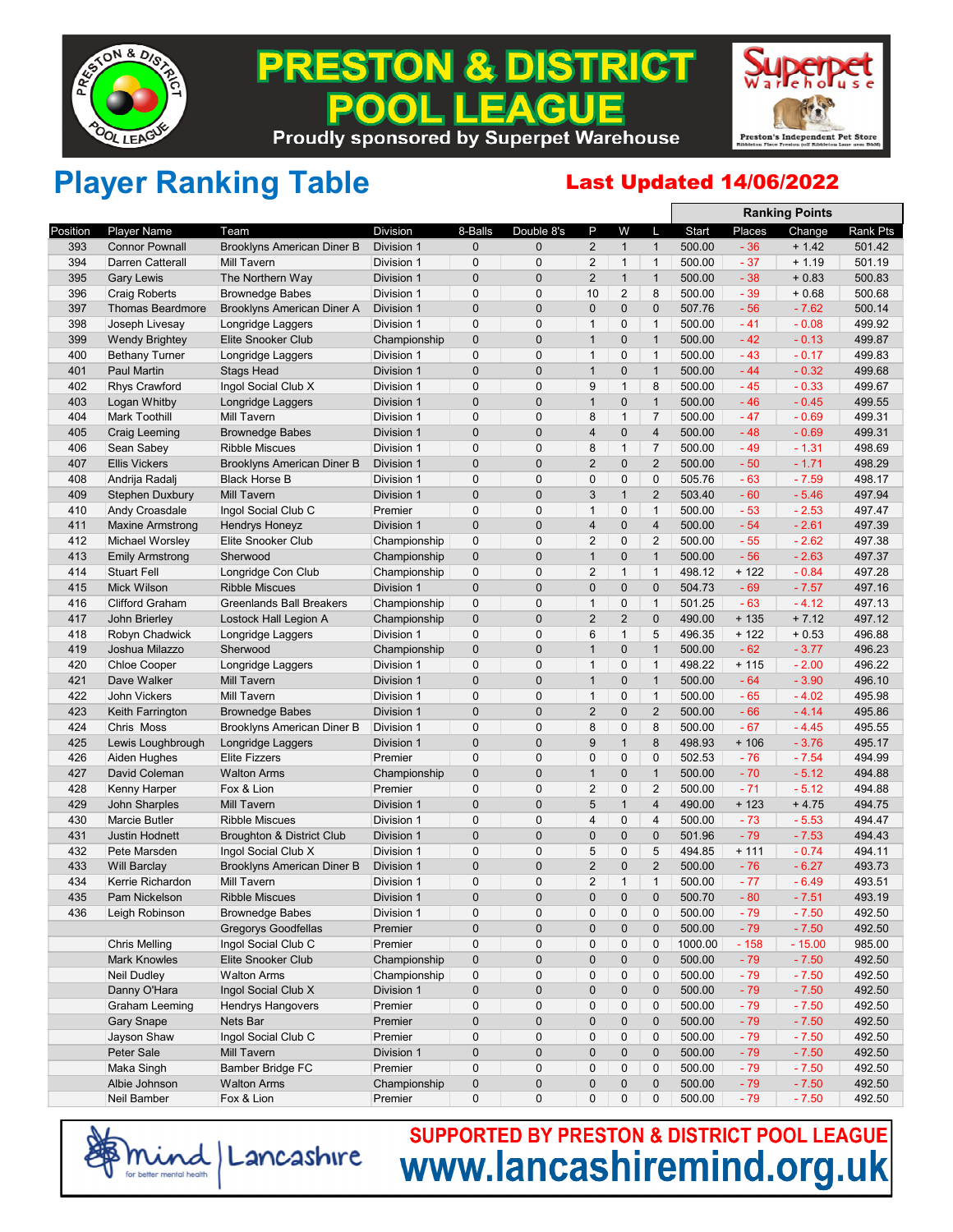

### **& DISTRICT** PRESTON **EAGUE**  $\bullet$ П **Proudly sponsored by Superpet Warehouse**



**Ranking Points**

## Player Ranking Table Last Updated 14/06/2022

|          |                               |                                   |                       |              |                |                |              |              |        |        | Ralinilly Politis |          |
|----------|-------------------------------|-----------------------------------|-----------------------|--------------|----------------|----------------|--------------|--------------|--------|--------|-------------------|----------|
| Position | Player Name                   | Team                              | <b>Division</b>       | 8-Balls      | Double 8's     | P              | W            | L            | Start  | Places | Change            | Rank Pts |
| 436      | <b>Harry Roberts</b>          | Longridge Laggers                 | Division 1            | $\mathbf 0$  | $\mathbf{0}$   | 0              | $\mathbf 0$  | $\pmb{0}$    | 500.00 | $-79$  | $-7.50$           | 492.50   |
|          | Sam Worden                    | <b>Brownedge Babes</b>            | Division 1            | $\mathbf 0$  | 0              | $\mathbf 0$    | 0            | $\mathbf 0$  | 500.00 | $-79$  | $-7.50$           | 492.50   |
|          | <b>Michael Firth</b>          | <b>Black Horse A</b>              | Championship          | $\mathbf 0$  | $\overline{0}$ | $\mathbf 0$    | $\mathbf 0$  | $\pmb{0}$    | 500.00 | $-79$  | $-7.50$           | 492.50   |
|          | Shane O'Connor                | <b>Gregorys Goodfellas</b>        | Premier               | $\mathbf 0$  | $\mathbf 0$    | 0              | 0            | 0            | 500.00 | $-79$  | $-7.50$           | 492.50   |
|          | Amy Foxcroft                  | <b>Brownedge Babes</b>            | Division 1            | $\pmb{0}$    | $\mathbf 0$    | $\mathbf 0$    | $\mathbf 0$  | $\mathbf 0$  | 500.00 | $-79$  | $-7.50$           | 492.50   |
|          | Simon Jackson                 | Bamber Bridge FC                  | Premier               | $\mathbf 0$  | $\mathbf 0$    | $\mathbf 0$    | $\pmb{0}$    | $\mathbf 0$  | 500.00 | $-79$  | $-7.50$           | 492.50   |
|          | Nathan Wade                   | <b>Stags Head</b>                 | Division 1            | $\mathbf 0$  | $\overline{0}$ | $\mathbf 0$    | $\mathbf 0$  | $\mathbf 0$  | 500.00 | $-79$  | $-7.50$           | 492.50   |
|          | Steve Pye                     | <b>Hendrys Hangovers</b>          | Premier               | $\mathbf 0$  | $\mathbf 0$    | 0              | 0            | $\mathbf 0$  | 500.00 | $-79$  | $-7.50$           | 492.50   |
|          | George Scafe                  | Longridge Laggers                 | Division 1            | $\pmb{0}$    | $\overline{0}$ | $\mathbf 0$    | $\mathbf 0$  | $\pmb{0}$    | 500.00 | $-79$  | $-7.50$           | 492.50   |
|          | <b>Tom Lancaster</b>          | <b>Elite Fizzers</b>              | Premier               | $\mathbf 0$  | $\mathbf 0$    | $\mathbf 0$    | 0            | $\pmb{0}$    | 500.00 | $-79$  | $-7.50$           | 492.50   |
|          | <b>Carl Lakeland</b>          | <b>Mill Tavern</b>                | Division 1            | $\pmb{0}$    | $\overline{0}$ | $\mathbf 0$    | $\mathbf 0$  | $\mathbf 0$  | 500.00 | $-79$  | $-7.50$           | 492.50   |
|          | <b>Tony Morley</b>            | <b>Walton Arms</b>                | Championship          | $\mathbf 0$  | 0              | $\mathbf 0$    | $\mathbf 0$  | $\mathbf 0$  | 500.00 | $-79$  | $-7.50$           | 492.50   |
|          | Liam Billington               | <b>St Gregorys Club</b>           | Premier               | $\pmb{0}$    | $\overline{0}$ | $\mathbf 0$    | $\mathbf 0$  | $\mathbf 0$  | 500.00 | $-79$  | $-7.50$           | 492.50   |
|          | <b>Wayne Creer</b>            | Longridge Con Club                | Championship          | 0            | 0              | 0              | 0            | 0            | 500.00 | $-79$  | $-7.50$           | 492.50   |
|          | <b>Anthony Wright</b>         | Fox & Lion                        | Premier               | $\mathbf 0$  | $\mathbf{0}$   | $\mathbf 0$    | $\mathbf 0$  | $\mathbf{0}$ | 500.00 | $-79$  | $-7.50$           | 492.50   |
|          | Roger Morton                  | Lostock Hall Legion B             | Premier               | $\mathbf 0$  | 0              | $\mathbf 0$    | $\mathbf 0$  | $\pmb{0}$    | 500.00 | $-79$  | $-7.50$           | 492.50   |
|          | <b>Anthony Wilcock</b>        | <b>St Gregorys Club</b>           | Premier               | $\pmb{0}$    | $\overline{0}$ | $\mathbf 0$    | $\mathbf 0$  | $\pmb{0}$    | 500.00 | $-79$  | $-7.50$           | 492.50   |
|          | <b>Jimmy Stewart</b>          | Gregorys Goodfellas               | Premier               | $\mathbf 0$  | 0              | $\mathbf 0$    | $\mathbf 0$  | $\mathbf 0$  | 500.00 | $-79$  | $-7.50$           | 492.50   |
|          | Rebecca McNamara              | <b>Con Club Warriors</b>          | Championship          | $\mathbf 0$  | $\mathbf{0}$   | $\mathbf 0$    | $\mathbf 0$  | $\mathbf 0$  | 500.00 | $-79$  | $-7.50$           | 492.50   |
|          | Daniel Redmond                | Bull & Royal (Longridge)          | Championship          | 0            | 0              | 0              | 0            | 0            | 500.00 | $-79$  | $-7.50$           | 492.50   |
|          | <b>Neil Whalley</b>           | <b>Walton Arms</b>                | Championship          | $\mathbf 0$  | $\mathbf{0}$   | $\mathbf 0$    | $\mathbf 0$  | $\pmb{0}$    | 500.00 | $-79$  | $-7.50$           | 492.50   |
|          | Gary Duckworth                | Gregorys Goodfellas               | Premier               | $\mathbf 0$  | 0              | $\mathbf 0$    | $\mathbf 0$  | $\mathbf 0$  | 500.00 | $-79$  | $-7.50$           | 492.50   |
|          | Luke Evans                    | Ingol Social Club X               | Division 1            | $\pmb{0}$    | $\mathbf{0}$   | $\mathbf 0$    | $\mathbf 0$  | $\pmb{0}$    | 500.00 | $-79$  | $-7.50$           | 492.50   |
|          | Phil Ryan                     | <b>Brooklyns American Diner B</b> | Division 1            | $\mathbf 0$  | 0              | $\mathbf 0$    | $\mathbf 0$  | $\mathbf 0$  | 500.00 | $-79$  | $-7.50$           | 492.50   |
|          | Denise Standing               | <b>Ribble Miscues</b>             | Division 1            | $\pmb{0}$    | $\overline{0}$ | $\mathbf 0$    | $\mathbf 0$  | $\pmb{0}$    | 500.00 | $-79$  | $-7.50$           | 492.50   |
|          | James Cahill                  | <b>Hendrys Hangovers</b>          | Premier               | $\mathbf 0$  | $\mathbf{0}$   | 0              | 0            | 0            | 500.00 | $-79$  | $-7.50$           | 492.50   |
|          | <b>Matt Bird</b>              | <b>Black Horse B</b>              | Division 1            | $\mathbf 0$  | $\overline{0}$ | $\mathbf 0$    | $\mathbf 0$  | $\pmb{0}$    | 500.00 | $-79$  | $-7.50$           | 492.50   |
|          | lan Shaw                      | <b>Black Horse A</b>              | Championship          | $\mathbf 0$  | $\Omega$       | $\overline{0}$ | 0            | $\pmb{0}$    | 500.00 | $-79$  | $-7.50$           | 492.50   |
|          | <b>Steven Morris</b>          | <b>Con Club Warriors</b>          | Championship          | $\pmb{0}$    | $\mathbf{0}$   | $\mathbf 0$    | $\mathbf 0$  | $\pmb{0}$    | 500.00 | $-79$  | $-7.50$           | 492.50   |
|          | Sam Barlow                    | Mill Tavern                       | Division 1            | $\mathbf 0$  | 0              | $\mathbf 0$    | $\mathbf 0$  | 0            | 500.00 | $-79$  | $-7.50$           | 492.50   |
|          | Alan Jones                    | Ingol Social Club C               | Premier               | $\pmb{0}$    | $\overline{0}$ | $\mathbf 0$    | $\mathbf 0$  | $\mathbf 0$  | 500.00 | $-79$  | $-7.50$           | 492.50   |
|          | Aaron Fell                    | Bamber Bridge FC                  | Premier               | $\mathbf 0$  | 0              | 0              | 0            | $\pmb{0}$    | 500.00 | $-79$  | $-7.50$           | 492.50   |
|          | lan Collinge                  | Con Club Warriors                 | Championship          | $\mathbf 0$  | $\overline{0}$ | $\overline{0}$ | $\mathbf 0$  | $\mathbf 0$  | 500.00 | $-79$  | $-7.50$           | 492.50   |
|          | Dave Collier                  | <b>Bamber Bridge FC</b>           | Premier               | $\mathbf 0$  | $\Omega$       | $\overline{0}$ | $\pmb{0}$    | $\pmb{0}$    | 500.00 | $-79$  | $-7.50$           | 492.50   |
|          | Joe Baines                    | Fox & Lion                        | Premier               | $\pmb{0}$    | $\overline{0}$ | $\mathbf 0$    | $\mathbf 0$  | $\pmb{0}$    | 500.00 | $-79$  | $-7.50$           | 492.50   |
|          | <b>John Matthews</b>          | Middleforth                       | Premier               | $\mathbf 0$  | 0              | $\mathbf 0$    | $\mathbf 0$  | 0            | 500.00 | $-79$  | $-7.50$           | 492.50   |
|          | Paul Hoghton                  | <b>Walton Arms</b>                | Championship          | $\mathbf 0$  | $\mathbf{0}$   | $\mathbf 0$    | $\mathbf 0$  | $\mathbf{0}$ | 500.00 | $-79$  | $-7.50$           | 492.50   |
|          | Lee Standing                  | <b>Ribble Miscues</b>             | Division 1            | 0            | 0              | 0              | 0            | $\pmb{0}$    | 500.00 | $-79$  | $-7.50$           | 492.50   |
|          | <b>Ben Hayhurst</b>           | Longridge Laggers                 | Division 1            | $\pmb{0}$    | $\overline{0}$ | $\mathbf 0$    | $\mathbf 0$  | $\mathbf 0$  | 500.00 | $-79$  | $-7.50$           | 492.50   |
|          | <b>Chris Norbury</b>          | Elite Snooker Club                | Championship          | $\mathbf 0$  | 0              | $\mathbf 0$    | $\mathbf 0$  | $\mathbf 0$  | 500.00 | $-79$  | $-7.50$           | 492.50   |
|          | <b>Adam Godwin</b>            | Fox & Lion                        | Premier               | $\pmb{0}$    | $\mathbf 0$    | $\mathbf 0$    | $\mathbf 0$  | $\pmb{0}$    | 500.00 | $-79$  | $-7.50$           | 492.50   |
|          | <b>Mick McNulty</b>           | Sherwood                          | Championship          | $\mathbf 0$  | 0              | $\mathbf 0$    | $\mathbf 0$  | 0            | 500.00 | $-79$  | $-7.50$           | 492.50   |
|          | Paul Darwin                   | Fox & Lion                        | Premier               | $\mathbf{0}$ | $\Omega$       | $\overline{0}$ | $\mathbf{0}$ | $\mathbf{0}$ | 500.00 | $-79$  | $-7.50$           | 492.50   |
|          | Lee Beavers                   | <b>Gregorys Goodfellas</b>        | Premier               | 0            | 0              | 0              | 0            | $\pmb{0}$    | 500.00 | $-79$  | $-7.50$           | 492.50   |
|          |                               | <b>Red Lion Resurrection</b>      |                       | $\mathbf 0$  | 0              | $\pmb{0}$      | $\mathbf 0$  | $\pmb{0}$    | 500.00 | $-79$  | $-7.50$           | 492.50   |
|          | Michael Hill<br>Jake Robinson | <b>Brownedge Babes</b>            | Premier<br>Division 1 | 0            | 0              | 0              | 0            | 0            | 500.00 | $-79$  | $-7.50$           | 492.50   |
|          |                               | <b>Red Lion Resurrection</b>      |                       | $\mathbf 0$  | 0              |                |              | $\pmb{0}$    |        |        |                   |          |
|          | <b>Richard Holmes</b>         |                                   | Premier               |              |                | 0              | $\mathbf 0$  |              | 500.00 | $-79$  | $-7.50$           | 492.50   |
|          | Ryan Hough                    | Nets Bar                          | Premier               | 0            | 0              | 0              | 0            | 0            | 500.00 | $-79$  | $-7.50$           | 492.50   |
|          | Kieron Houghton               | St Gregorys Club                  | Premier               | $\pmb{0}$    | 0              | 0              | 0            | $\mathbf 0$  | 500.00 | $-79$  | $-7.50$           | 492.50   |
|          | Andy Leaver                   | Con Club Warriors                 | Championship          | 0            | 0              | 0              | 0            | 0            | 500.00 | $-79$  | $-7.50$           | 492.50   |
|          | <b>Anthony Porter</b>         | Bull & Royal (Longridge)          | Championship          | 0            | $\mathbf 0$    | 0              | $\mathbf 0$  | $\mathbf 0$  | 500.00 | $-79$  | $-7.50$           | 492.50   |
|          | <b>Jake Peters</b>            | Longridge Con Club                | Championship          | $\mathbf 0$  | 0              | 0              | 0            | 0            | 500.00 | $-79$  | $-7.50$           | 492.50   |
|          | <b>Adrian Wilding</b>         | Elite Snooker Club                | Championship          | $\mathbf 0$  | 0              | 0              | $\mathbf 0$  | $\mathbf 0$  | 500.00 | $-79$  | $-7.50$           | 492.50   |
|          | Mark Grant                    | <b>Greenlands Ball Breakers</b>   | Championship          | 0            | 0              | 0              | 0            | 0            | 500.00 | $-79$  | $-7.50$           | 492.50   |
|          | D Kearns                      | Lea Club                          | Championship          | $\pmb{0}$    | 0              | 0              | $\mathbf 0$  | $\mathbf 0$  | 500.00 | $-79$  | $-7.50$           | 492.50   |
|          | Lloyd Rowlinson               | <b>Black Horse B</b>              | Division 1            | 0            | 0              | 0              | 0            | 0            | 500.00 | $-79$  | $-7.50$           | 492.50   |